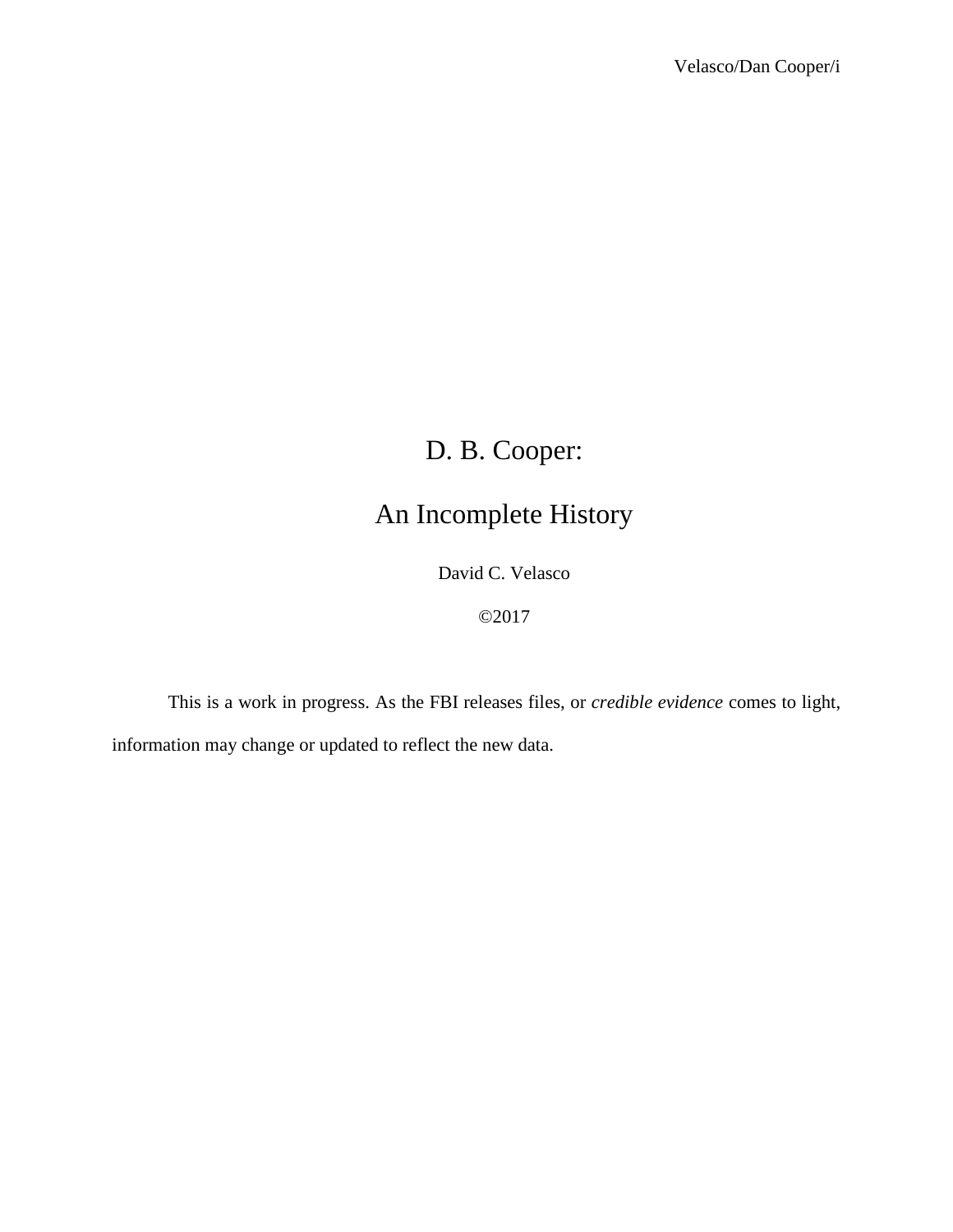This is not the story of a hijacker. It is the story of a hijacking. There is no intent to condemn or praise, to display timidity or bravado. It is a tale of outward calm masking quiet resolve mingled with silent fear. It is the account of a night and days thereafter forever burned into the memory of those living it. Of those drawn into an event not of their choosing, but whose mind's eye will forever see until they too belong to the ages.

This is their story…

*How can I convey the texture of this gone time so that you and I, reader, will be able to grasp, remember, believe that astonishing things actually happened, and made sense to the many who made them happen and were overtaken by them?*

Todd Giltin *The Sixtes: Years of Hope, Days of Rage.*

*Лучше ударить по правде, чем поцеловать ложью. It is better to be slapped with the truth than kissed with a lie.* Russian proverb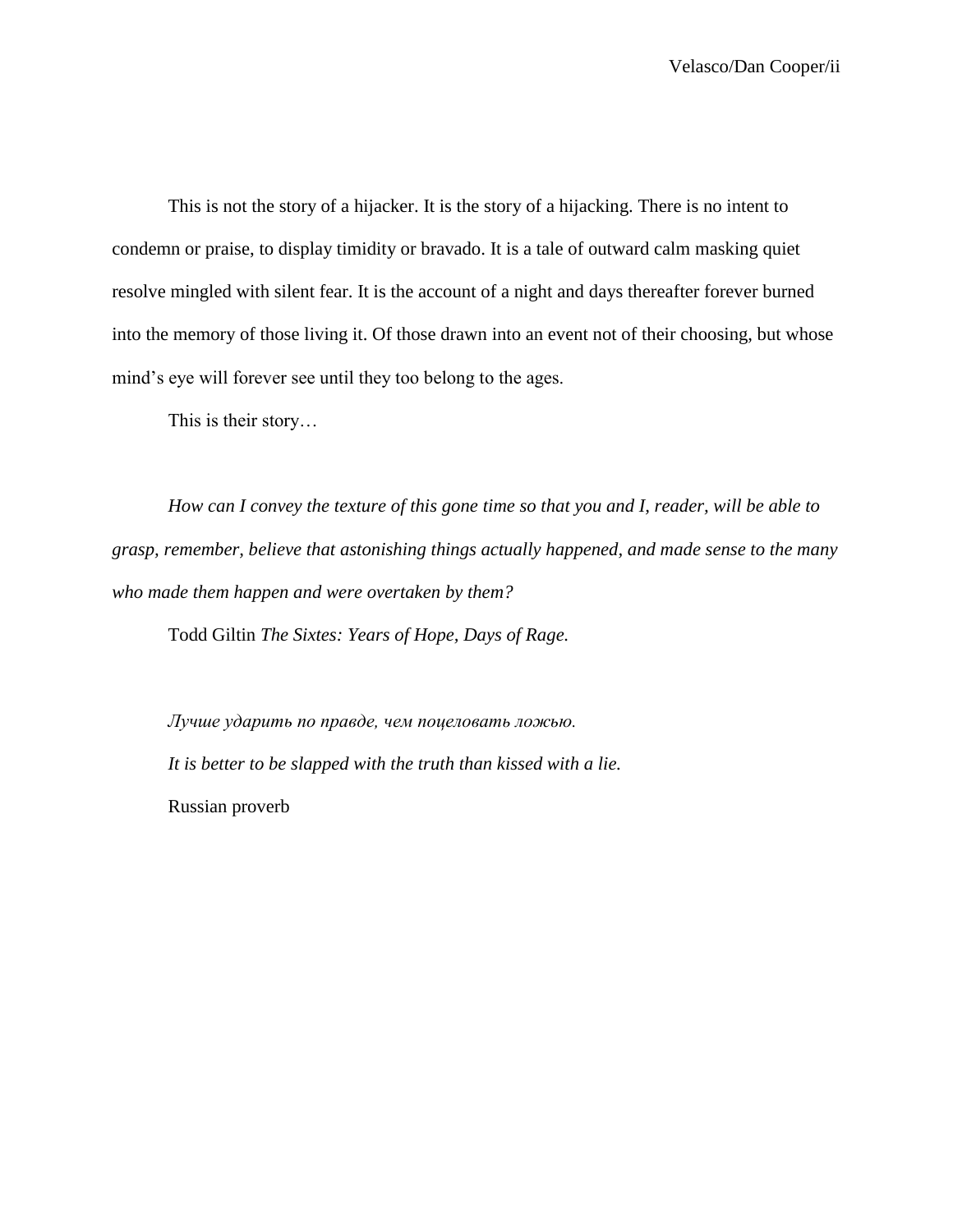Velasco/Dan Cooper/1

#### AN AIRPORT

The Wednesday before Thanksgiving 1971 was another busy travel day. Portland International airport bustled with those traveling in anticipation of another holiday, like many before and more to come. Another gathering with friends and family, remembered long after fading into the past. The partly cloudy, overcast afternoon sky produced a light rain. It fell on and off since sunrise. A snow covered Mount Hood loomed in the distance. Today this vista goes unseen. A parking garage obscures such a view from the front of the terminal. Within Portland International, guests marveled at the mural created by Louis Bunce hanging near the ticketing area. Relocated over the years, the beautiful oil painting put up in 1958 remains there to this day. Red and yellow hues from various glowing signage reflected off the polished floors. The staccato clicking of footsteps from passengers with dress shoes or heels reverberated throughout. This was long before carpet graced the terminal.<sup>\*</sup> Later on, the care of tapestry lead to an odd decision: banning the sale of gum within the terminal. The prohibition stood until 2000. That one could bring gum in —concealed on their person or well chewed within their mouth— was lost on the designers of the ban.<sup>1</sup> Now defunct Airlines such as Eastern, Western and Pan Am graced the ticket counter area. The Zodiac Room overlooked parts of the runway and terminal, allowing those sitting for a meal a warm, dry, comfortable view of the operations outside. This was no chain restaurant. A uniformed waitress complete with small white hat took your order and served the meal.

<sup>\*</sup> The iconic teal carpet first laid in 1987 and replaced in 2015 attracted a cult like following on social media. So much so that on the day prior to its removal, hundreds of selfies were taken and posted. Sheila V. Kumar, "Only in Portland? Old airport carpet gains cult hero status," USA Today, April 04, 2015, accessed December 28, 2016, [www.usatoday.com/story/todayinthesky/2015/04/04/fervor–over–portland–oregon–airport–carpet–spurs–new–](http://www.usatoday.com/story/todayinthesky/2015/04/04/fervor-over-portland-oregon-airport-carpet-spurs-new-life/25287489/) [life/25287489/.](http://www.usatoday.com/story/todayinthesky/2015/04/04/fervor-over-portland-oregon-airport-carpet-spurs-new-life/25287489/)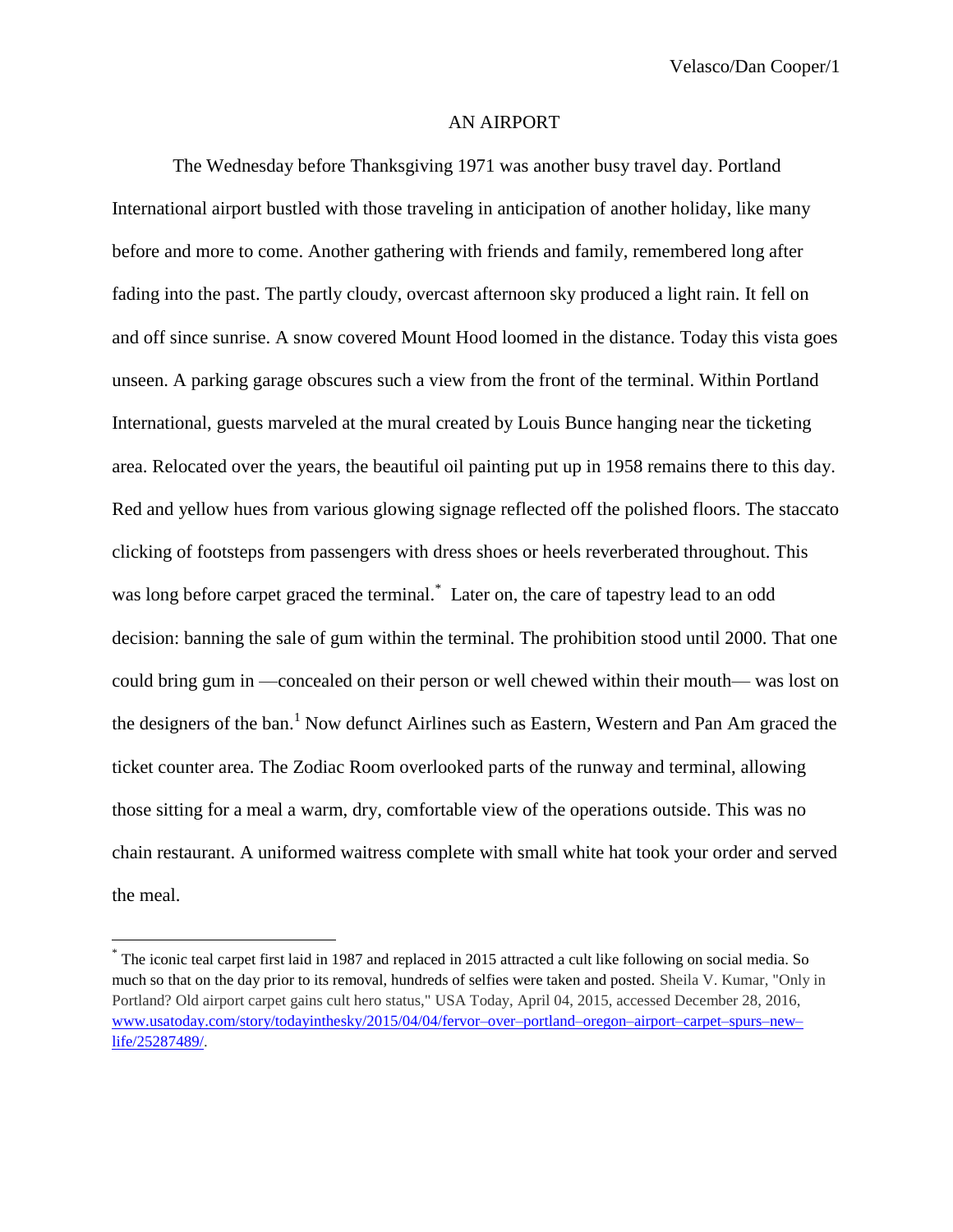For many, the innocuous beginning was no harbinger of events to come. Instead, a handful became unwitting characters in the only unsolved hijacking in US history. Copycats followed the "bailout bandit" but the drama of November 24, 1971 would draw in, and consume, a host of others long after the sun rose the next morning.<sup>2</sup> Their experience in a real twilight zone did not end with a cautionary, deadpan homily delivered by Rod Sterling. The name D. B. Cooper would haunt them, the FBI and a nation long after.

Airports like Portland International (PDX– its airport code) are a far cry from those decades later. The same holds true for countless other dotting the globe as the upheaval of the Sixties reached its peak. Gone now are the opulent waiting and dining areas, enthralling visitors to JFK, LAX, Heathrow (London), grace by those dressed as if off to church, job interview or photo shoot. Nothing but the latest fashions and Sunday best would do for traveling. Nor were people able to reach out at will to friends, family, co–workers or the world via a smart phone, computer tablet or lap top. For this, banks of pay phones lined a nearby wall or circled a kiosk. Newsstands stacked a plethora of newspapers announcing the goings on upon the Earth. This day's edition of the Oregon Statesman carried depressing stories about budget cuts at state universities and the ongoing India–Pakistan war. The paper cost ten–cents. So too the Seattle Times. For an extra nickel a copy of the New York Times. Charging station or flat screen televisions within earshot did not exist. And no ATMs or electronic payment options for the news, food, coffee or ticket. With the exception of those few carrying a Diner's Club, Carte Blanche card or the few bank issued credit cards in existence, cash was still king.

Above the bustling din, no soft voice made the occasional announcement reminding everyone in a polite mechanical voice of the airport's no smoking policy and the standard

<sup>\*</sup> The *Twilight Zone* was a popular TV show airing from 1959–64. Host and the late Rod Sterling ended each episode with a few words pointing out the moral tale learned, or not, by the unsuspecting participants. Although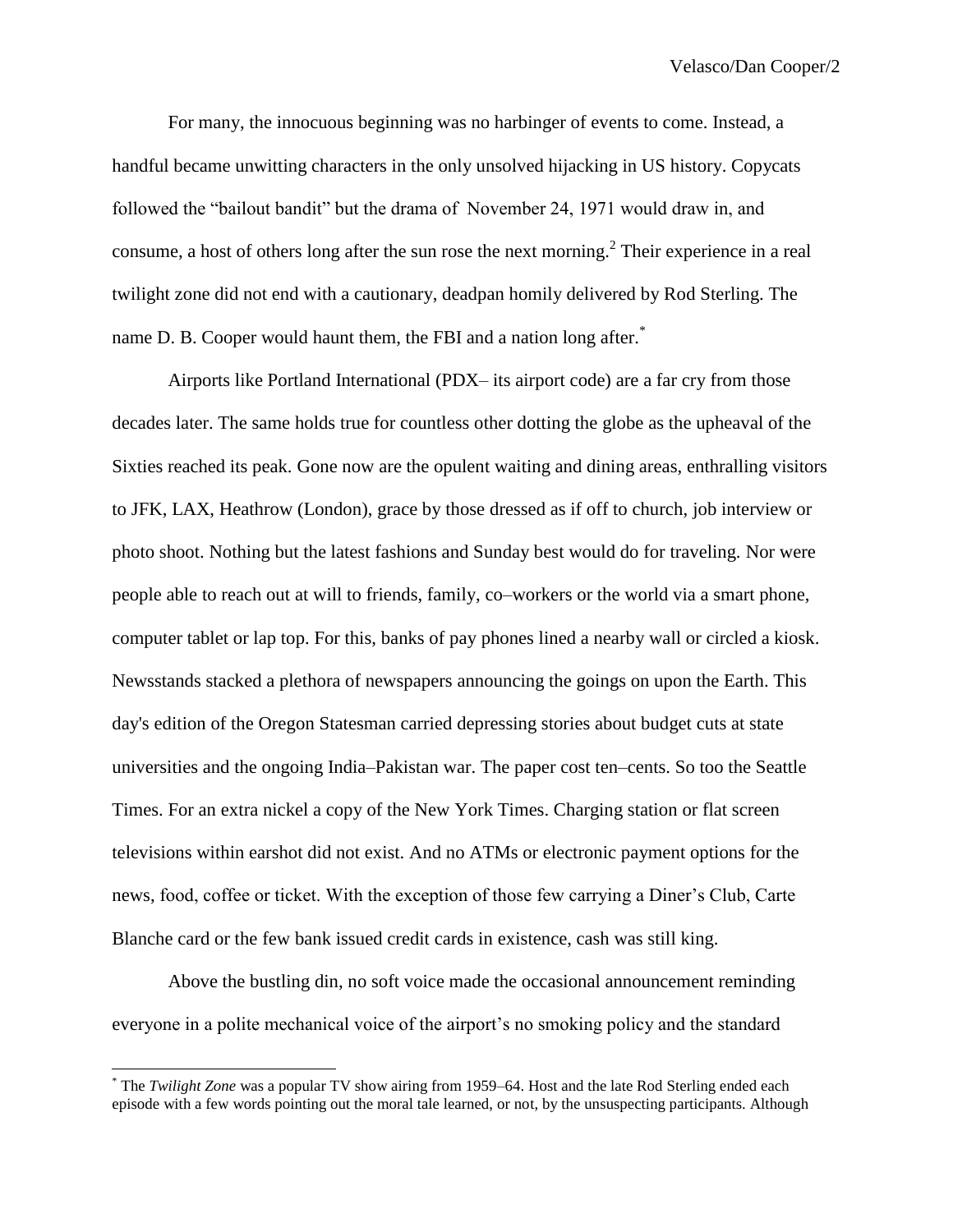security reminder about unattended bags or unknown persons and packages. Not one passenger endured the modern, mandatory security check where all pleasantries and privacy ended, picked up again once through the defensive maze: The waiting. The summons by the security agent. Confirmation of identity versus the name on the ticket. The doffing of most clothing. Placing every loose item into shallow containers upon a conveyor belt more appropriate in a factory production line than an airport. All then x–rayed and or physical combed. Any hint of ambiguity or doubt bringing further inspection. Despite a string of hijackings around the world and within the States, no such security existed. The events of this day set into motion the stringent, if not indignant pre–flight measures endured today, culminating after the events of 9/11.

University of Oregon student William "Bill" Mitchell walked the airport that day. One of a many unaware of their impending, unplanned journey, and one of a few whose story would not end that night. Wearing a large parka, the twenty–something sophomore traveled from Eugene courtesy of a friend, determined to fly home for the holiday. Bill called his parents before boarding. He told them of his impending arrival and since he had all his luggage with him, once in Seattle "just meet me in the no parking zone at the terminal." It would only be a thirty some odd minute flight anyhow. Attorney Larry Finegold —equally bent on spending the holiday with family— spent the last few weeks in Vancouver, Washington. As attorney general to the State of Washington, he assisted the US Attorney's office in a corruption trial currently underway there. Barbara and Richard Simmons were on their way home too. He a Presbyterian minister headed Job Therapy, a prison rehabilitation program in Seattle. His wife was active in the endeavor as well. Part owner and VP of a Seattle based paint company, Robert Gregory also awaited his flight, if not a trip unknowingly into history. $3$ 

remade several times, the original stands out.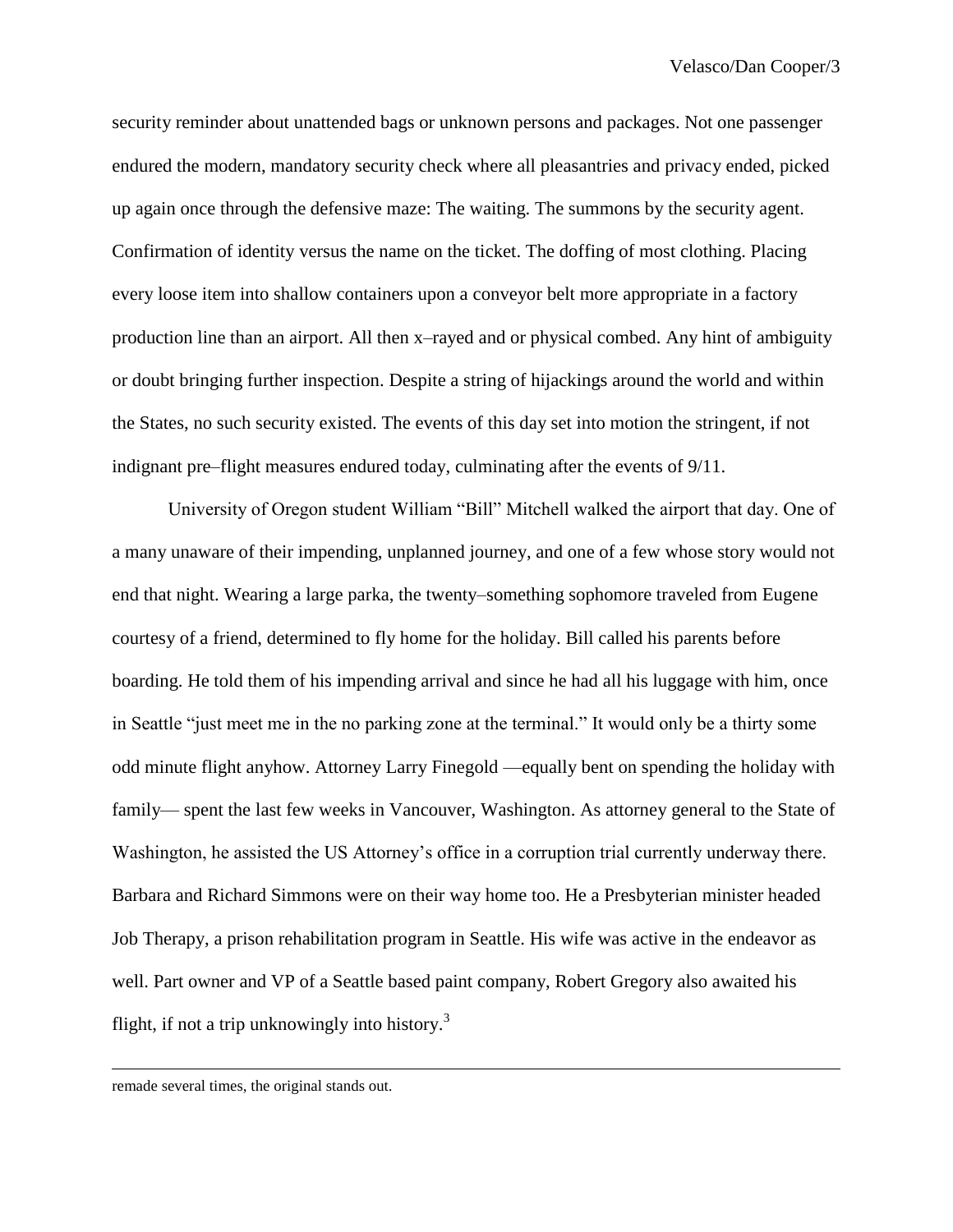Northwest Orient (NWO) employee Dennis Lysne stood behind the ticketing counter. A line of customers stretched before him.\* Around 2 p.m., a number of flights were scheduled to depart within the hour: one to Minneapolis–St. Paul and another to Spokane at 2:25, Washington–Dulles 2:35, Seattle–Tacoma 2:45 to name a few.<sup>4</sup> Just the middle of another long day. One unassuming man stepped up after waiting his turn. Dennis took no particular note of the customer, save his dark overcoat. He was just one of many that day and one of many more to come. In a soft voice, the would–be passenger asked if he could get on the flight to Seattle. Dennis went about checking. More than enough room. Northwest Orient Flight 305 to Seattle was a 727. This particular plane was a Boeing 727–100 model aircraft (specifically, Boeing 727– 51) and could seat around 100 passengers in its first class and coach areas.<sup>5</sup> Only thirty–five people bought tickets for the thirty–minute flight. The dark–clad man made thirty–six.<sup>†</sup> Dennis asked if he wanted one–way coach. "Yes," came the reply. Next, he prepared his boarding pass, asking for a name to write on the coupon. "Cooper. Dan Cooper," the man said. During the uneventful exchange, "Cooper" appeared neither nervous nor anxious.<sup>6</sup>

Eighteen dollars, fifty–two cents (\$18.52) plus one–dollar, forty–eight cents (\$1.48) tax brought the price Dennis collected to a nice round twenty dollars.<sup>7</sup> Cooper paid in cash. Such a bargain price was a sign of the times. Prior to 1978, the Civil Aeronautics Board (CAB) heavily regulated domestic airlines. This federal agency controlled routes, number of flights and number of seats between each destination and of course, the price. Oil at this time sold at around three–

<sup>\*</sup> There has been confusion over the years as to who "sold" the ticket to Cooper. Researching this, Hal Williams came up at times. Dennis himself and FBI records show him as ticket agent did so. Williams was the NWO gate agent. In addition, there is credible evidence to show Cooper did not write his own name on the boarding pass. As was the procedure at that time, Lysne did this.

<sup>†</sup> Thirty–six names (minus Dan Cooper's) appear on the passenger list submitted to the FBI by Northwest Orient (WSHS–Harrison Papers). A "Mr. McPhearson" in addition to "Mr. S. McPhearson (Son)" and "Mr. Scott McPhearson" all appear. Un–redacted FBI documents provided to and reproduced by Geoffrey Gray list thirty names minus Robert Gregory, Nancy House, George Labissoniere, William Mitchell and Cord H. Z. Spreckel. There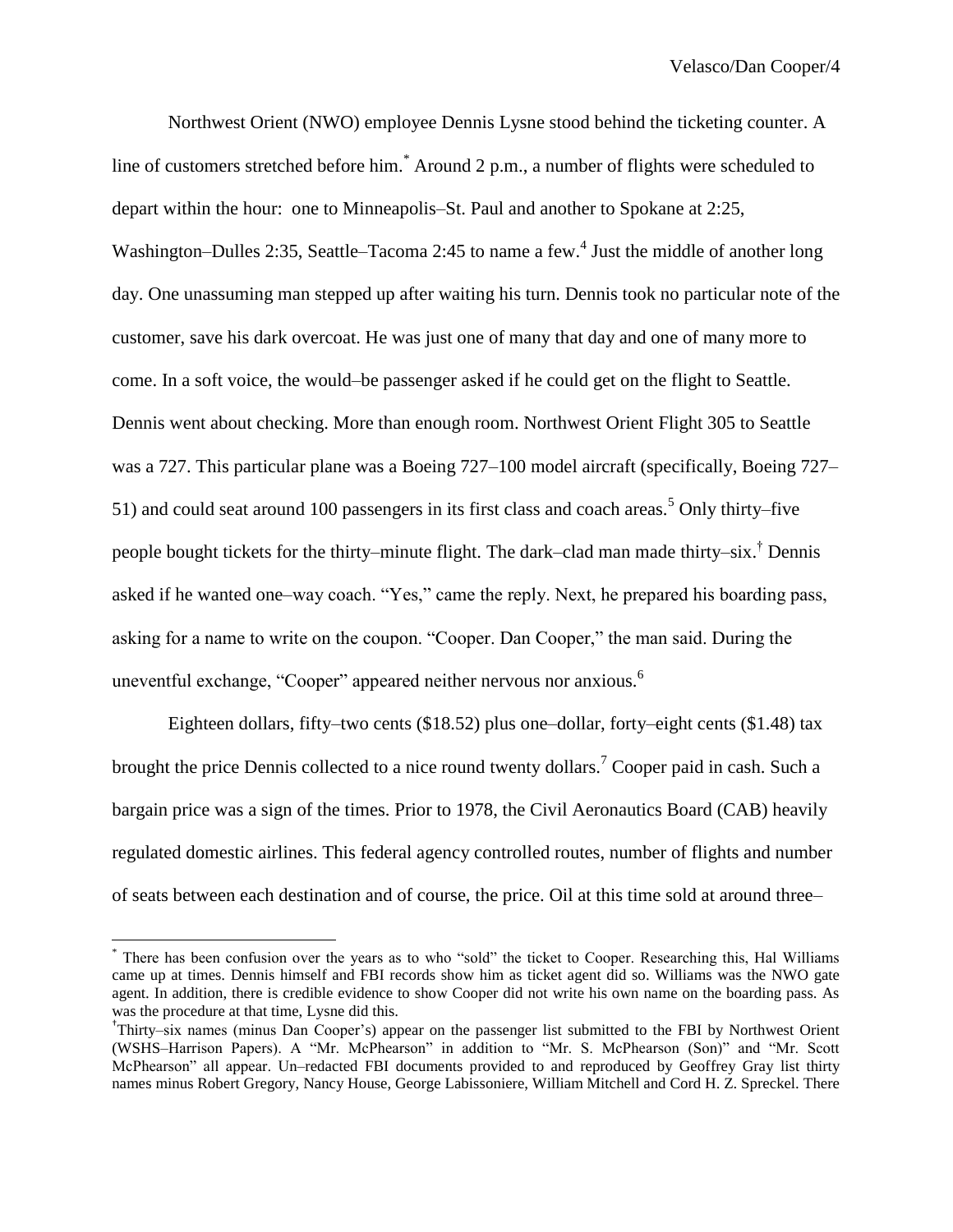Velasco/Dan Cooper/5

dollars (\$3.00) a barrel. Gas ran about thirty–cents a gallon.\* These were the days before the OPEC oil embargoes and hyperinflation ravaged the US economy. Wages much less as well. Given current economics —and politics from both sides of the spectrum— such low prices are vestiges of a bygone age. They will never return.<sup>8</sup>

Those leaving for Seattle aboard Flight 305 made their way to Concourse L, one of two on the south side of the terminal. None passed through a Department of Homeland security checkpoint. That 21<sup>st</sup> Century hodgepodge of bureaucratic agencies smelted into one would not exist for another thirty years. No body scanners or explosive detection devices stood in their path. No disrobing to the point of discomfort waylaid them. Among the several gates used by Northwest, Gate 52 held a small group milling about nearby. Hal Williams stood ready to check passengers onto Flight 305 scheduled to leave at 2:45 pm. He noted how some of those waiting groused or joked about the rain falling outside. Due to construction, the Portland passengers left this gate and ventured onto the tarmac to board the plane, enduring whatever elements the ever– changing Northwest weather presented at any given moment. One passenger stood out, not because of his interaction or comments about getting wet, but his aloofness. "No, I didn't suspect anything bad while observing him," Hal recalled years later. "He looked like a sharp looking businessman to me. But I noticed him quite a bit." He did not mix with the others, but stood alone, looking out the window. The odd man wore a black raincoat matching his dark, wavy hair, a sharp contrast Hal noted in an era of "polyesters and plaids."<sup>9</sup>

Although things appeared simpler, these were not simple times. Around 200,000 U.S. troops remained in Vietnam. In the summer, a military court found Lieutenant William Calley guilty of murdering twenty–two civilians back in 1968 in the village of My Lai. The *New York* 

in only a Scott and William "Mac Pherson" appear, bringing the total (minus Dan Cooper) to thirty–five. This is the number used here.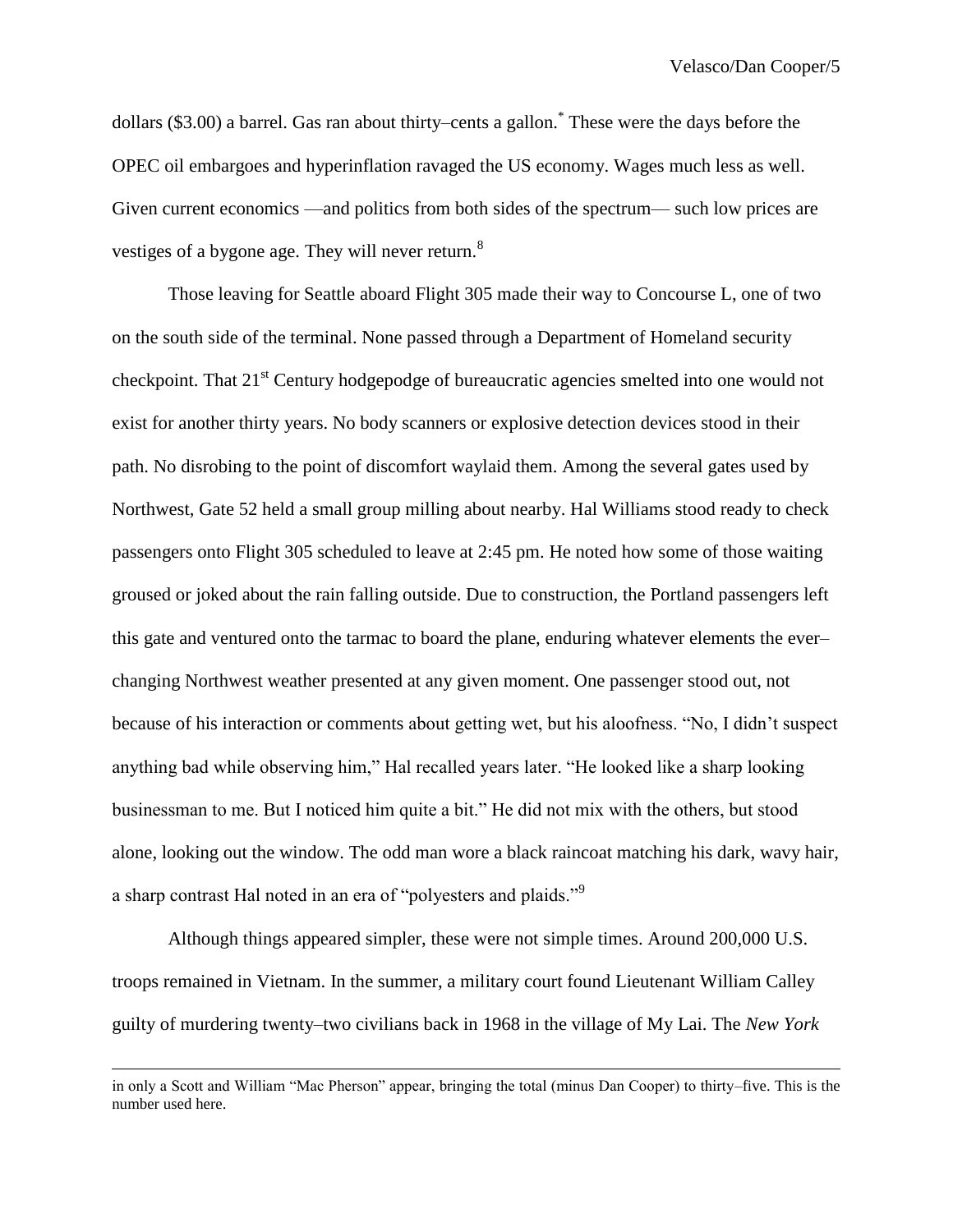*Times* published the first of many articles from a secret Defense Department report entitled *Report of the Office of the Secretary of Defense Vietnam Task Force.* It detailed the decision– making history of our descent into that war by Presidents Kennedy and Johnson. These later bore the name *Pentagon Papers*. All this and the death of six college students and both Kent and Jackson State universities in 1970 lay fresh in the American conscience.<sup>10</sup> Closer to Portland, the Seattle based aerospace giant Boeing laid off 35,000 workers in 1970. 15,000 more in 1971. Seven thousand got the pink slip on March  $24<sup>th</sup>$  alone. The employment massacres led to sardonic humor among the Boeing employees: An optimist takes his lunch; a pessimist leaves his car motor running in the parking lot.<sup>11</sup> Indeed, much of the optimism, hope and sense of accomplishment Americans once held were gone. The shadow of victorious grandeur from the Second World War and post–war boom drowned in the agony of another cast by Vietnam and a diminished manufacturing job base. Worse was yet to come. Wage and price controls did nothing to abate rising inflation. In a few months, amid the 1972 Presidential campaign Nixon was certain to win, five men found themselves arrested breaking into the Democratic headquarters within the Watergate complex in Washington DC. In a few years, Americans watched as the last of our countrymen and hundreds of Vietnamese made an inglorious exit from the roof of the US Embassy in Saigon. More salt poured into our deep, national wounds.

Upon the tarmac, Flight 305 awaited passengers for its final leg of the day. Having left Washington Dulles around 8 a.m. Eastern Time that morning, the crew of six crossed the length of the United States. By 2 p.m. Pacific Time, stops at Northwest's hub in Minneapolis–St. Paul, Great Falls and Missoula, Montana, Spokane were all behind them. Only the jaunt to Seattle remained. <sup>12</sup> The passengers already aboard awaited the final human cargo to enplane. By coincidence, another "Cooper" sat within. Michael Cooper boarded in Missoula, Montana. The

 $\overline{a}$ 

<sup>\*</sup> In approximate, constant 2015–2016 US Dollars: plane ticket–\$119.00, oil \$21.00 and gas \$1.70.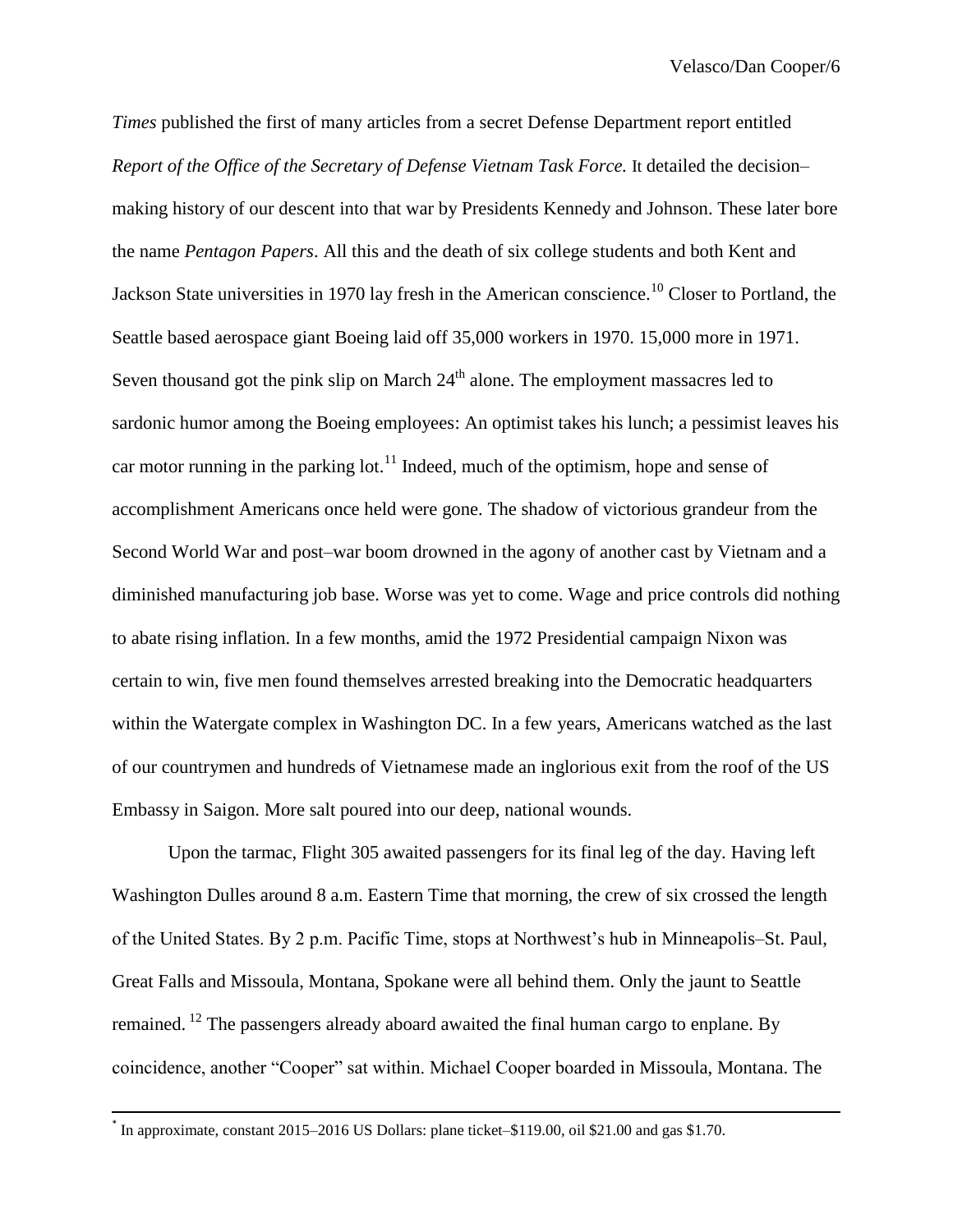high school social studies teacher from there headed to his parents in Sequim, Washington. The self–described "ordinary schoolteacher" sat with the others, unaware as everyone else of the extraordinary events about to unfold.<sup>13</sup>

Those leaving Gate 51 trudged towards the 727. Its distinct, large red t–shaped tail fin loomed over the rear stairs leading into the aircraft. Emblazoned in large, simple, white lettering beneath was the word NORTHWEST. Beneath this sat the crafts innocuous and soon infamous FAA registration number: N467US.<sup>\*</sup> One of three Pratt & Whitney engines hovered above the unique passenger entrance, the only aircraft possessing such an access and egress point: a narrow stairs angled from the rear of the plane onto the ground.<sup>14</sup> A cold wind swept across the tarmac with temperatures hovering in the 40s.

Atop the stairs stood Florence "Flo" Schaffner. The young twenty–something stewardess from Arkansas went about her job, duly smiling, greeting each passenger as they arrived, checking their boarding pass. A brunette, pixie style wig covers her long, straight black hair.<sup>15</sup> By all accounts, seat numbers were not assigned. Each passenger strode down the narrow path between the powder blue, white lined seats. Adorned with a simple white cloth over the headrest, passengers choose their own. Larry Finegold walked past them towards the front of the aircraft taking a seat just behind the first class area. The Simons did the same on the other side of the craft a bit farther back. Billy Mitchell took a seat on the very last row of the plane, left side. With homework to do, he spread himself and large coat across the three seats for the short flight. Flo thought nothing of Dan Cooper as he came on. He aroused neither suspicion nor attention. Robert Gregory, running late, boarded last. He sat just in front of Mitchell.<sup>16</sup>

<sup>\*</sup> This particular aircraft remained in service with various airlines under different registration numbers for the next two decades, scrapped only in 1996. Bryan R Swopes "Boeing 727–51 Archives." *This Day in Aviation,* 24 Nov. 2016, [www.thisdayinaviation.com/tag/boeing–727–51/.](http://www.thisdayinaviation.com/tag/boeing-727-51/)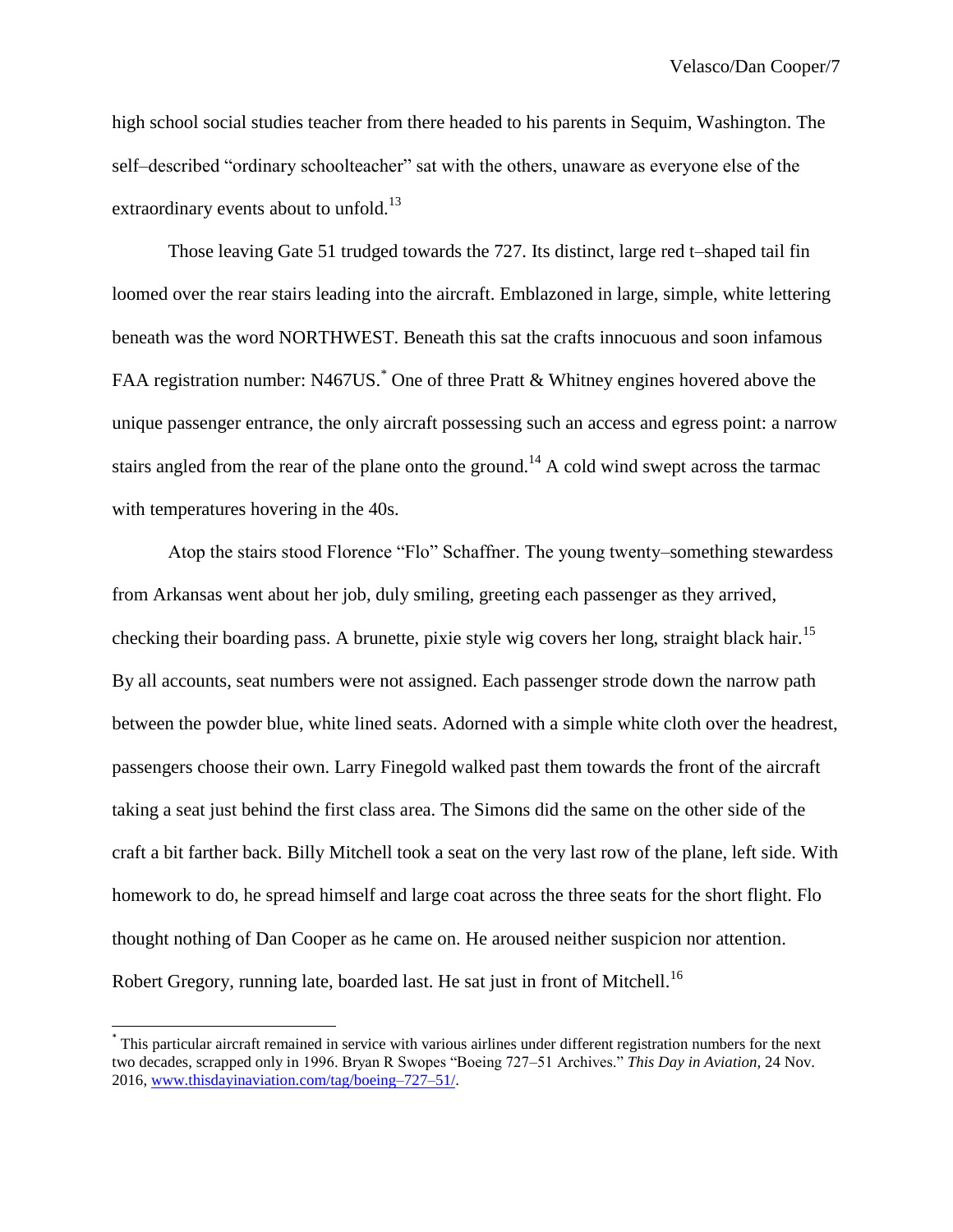Around two–thirty, with the aft stairway secured, Flo began her other pre–flight duties. Serving passengers refreshments before takeoff was the norm in those days, and as the plane sat upon the tarmac, she went about doing this. Her first query was to an unassuming man seated in the last row, right side, row 18. He sat alone in the middle of the three seats.<sup>17</sup> "Care for anything" to drink?" she asked. Cooper looked up and gently spoke. "I'd like a bourbon and seven–up."<sup>18</sup>

As a sign of the bygone times, the man already had a cigarette lit. In the seat next to the window sat an equally unassuming briefcase. Throughout the events unfolding one after the other that night, his mundane appearance stuck out, searing itself into the minds of the few interacting with him: dark wraparound sunglasses, suit, shoes and thin tie held to his chest by a mother of pearl clip, all contrasting against his white shirt and medium, olive complexion below dark hair. The forty–something man bore no beard, mustache, scars, tattoos, jewelry or perceptible accent. His low voice, with few exceptions, held no hint of anger, strength or mystery. A man who before tonight cast no shadow, left no trace, easily passing through history without so much as a footnote denoting his existence. The anonymity would change shortly.<sup>\*</sup>

Forward, Tina Mucklow performed similar duties for the passenger in her section. She too donned the same red, Christian Dior designed outfit each of the three flight attendants wore. This included the matching, duck–billed hat.<sup>19</sup> It could be worse, spared as they were the more impractical, overtly sexualized uniforms pioneered around the time. Southwest Airlines introduced their dull gold and mat red attire complete with hot pants and go–go boots the same year. Pacific Southwest Airlines (PSA) did the same minus the high–heeled footwear.†

 $\overline{a}$ 

<sup>\*</sup> Despite FBI statements from others on board relaying differences in clothing and hairstyle, the author bases this description primarily upon those provided by Florence Schaffner and Tina Mucklow.

**<sup>†</sup>** For a good look at the various uniforms worn around the time, Cliff Muskiet's [www.uniformfreak.com](http://www.uniformfreak.com/) is an excellent source. The period Southwest Airlines uniforms (among others) come from [www.racked.com](http://www.racked.com/) *The Best Flight Attendant Uniforms In American History*.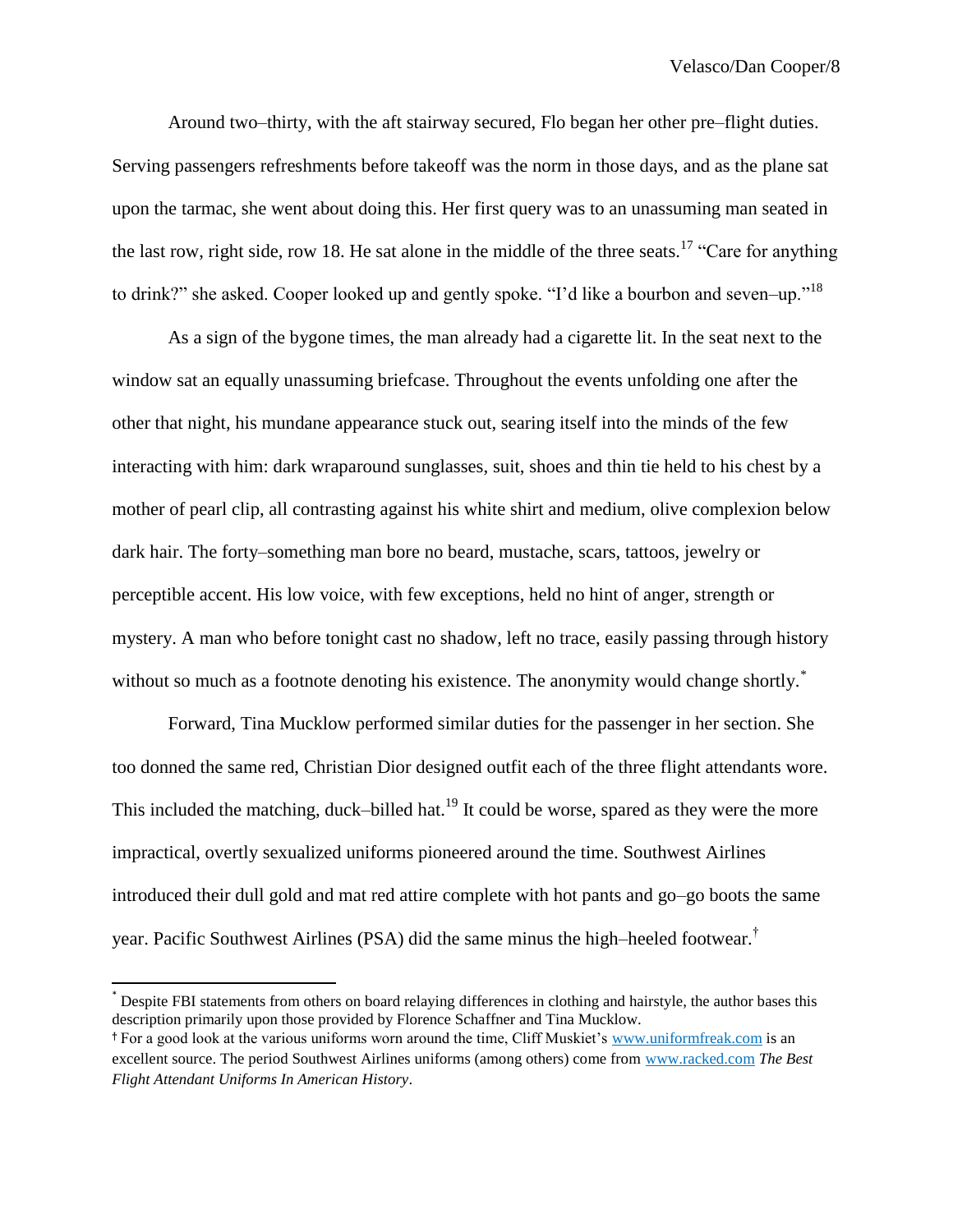By this time, she had only been at this job a few years. Like many in her profession, she was in her early twenties, enduring and maintaining the near uber–human standard for a stewardess at the time: "Be no younger than 20 and no older than 27; to be no shorter than five feet two inches or taller than five feet nine inches; to have a slender, "well–proportioned" figure (as a United recruiter once explained, "We are not looking for the Jayne Mansfield type"); to not, in any case, weigh more than 140 pounds; to agree to retire at the age of 32; to not currently be married (though it was permissible to be widowed or divorced); to not have children; and to absolutely, positively not be pregnant. In short, you needed to be both desirable and, at least in theory, available."<sup>20</sup> Despite these standards, Tina had that woman–next–door look. Her long, light brown hair dangled behind her head in a ponytail. A simple ribbon kept it off her oval face and trim shoulders.<sup>\*</sup>

Back aft, Flo brought Cooper his drink. He produced a \$20 bill. It was still early and, used to such instances, she asked if he had anything smaller. In a remorseful voice, he answered no, and apologized. Flo took it in stride. With no change on her, he would have to wait until she finished serving the rest of her coach section.\* Not riled, Cooper said that would be all right.

Forward the flight crew moved the aircraft away from the terminal. Like Alice, Tina and Flo, the three men in the cockpit went about their tasks, going over the various dutiful checklists. This ensured their craft completed their continental journey just as safely as it began.

Captain William Scott, "Scotty" to those who knew him, sat in command. Behind the fifty–one year old pilot's stern jaw, square face, thin simile and silent demeanor was a man who no doubt saw more than he spoke of. Like many flying for the various airlines of the day, Scotty got his start in World War 2, serving in the China–Burma–India (CBI) Theater. Many like

<sup>\*</sup> Such marital and personal standards for flight attendants were not long for the industry. By the mid–1970's, court rulings, public and union pressures ended the blatantly sexist job requirements.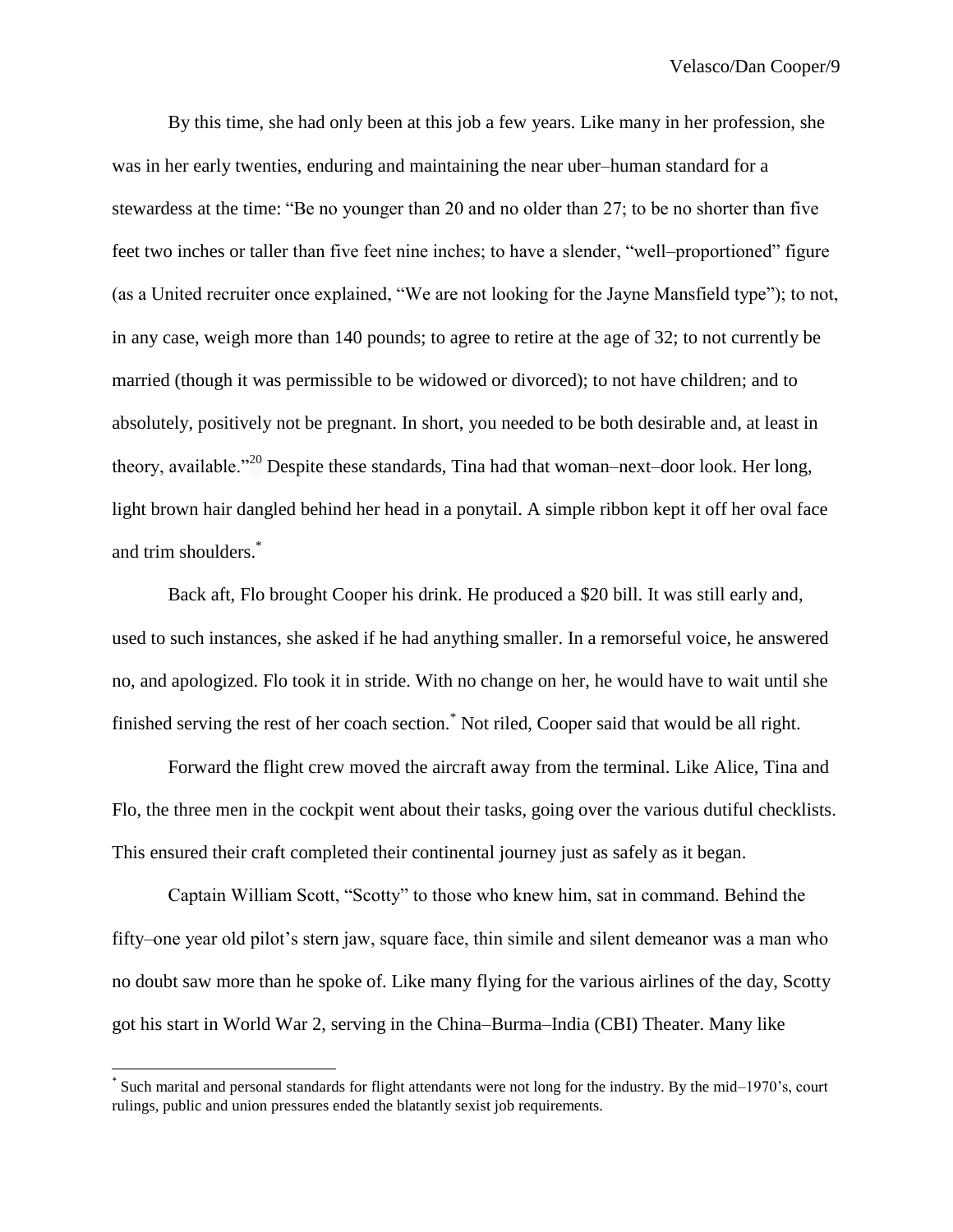himself flew the C–46s and more numerous C–47s in the India China Division of the gigantic, global Air Transportation Command (ATC). From numerous airbases lining the upper Brahmaputra River in Assam, India, personnel in this forgotten theater of war ferried tones of supplies to our Chinese allies fighting the Imperial Japanese Army.† Not as glamorous as the menacing, shark tooth painted P–40 Warhawk of the Flying Tigers or the P–51 Mustang and P– 38 Lightning single seat fighters, but no less dangerous. "The Hump" flyers (as the southern part of the Himalayas separating India/Burma from China proper was called) faced two adversaries. "The main enemies were the Japanese," radio operator Douglas F. Devaux said, "but an equal and constant secondary enemy was the weather.<sup>"21</sup> Marauding Japanese Zeros flying the same skies, ready to shoot down anything painted green and bearing a large, white star was one thing; the weather another. Another veteran flying the identical routes as Scott, Lt. John W. Russell, put it bluntly: "Their daily flights across the highest mountains in the world in the worst weather in the world have been well documented. Their losses in planes and air crews exceeded those lost in Europe (850 aircrews)."<sup>22</sup> Compared to that, the PDX to Seattle–Tacoma (airport code SEA) flight was a boring "milk run."<sup>23</sup>

William Rataczak was First Officer for the flight. Bill is a tall, lean man with sideburns reaching the bottom of his ears. The son of a NWA crew chief, his career with the airlines began not in a plane, but a kitchen: "A tough job" washing dishes part time for Northwest's food service. He went up from there. Although other opportunities awaited him at the airlines, he wanted to fly.<sup>24</sup> His activities were not limited to piloting. A year earlier, he and many other

 $\overline{a}$ 

<sup>\*</sup> Contemporary FBI documents refer to it as "tourist" section.

<sup>&</sup>lt;sup>†</sup> For an exceptional web site about the CBI Theater see [www.cbi–theater.com](http://www.cbi-theater.com/) *Remembering the Forgotten Theater of World War II* and "Dedicated to the men and women of the CBI Theater." The color photographs by William Vandivert are very poignant, giving us an idea of what Captain Scott and men like him saw flying over the dangerous routes. Equally moving is the "Walkout Diary" kept by Sgt Nicolas M. Sanchez, detailing his 17 day journey to safety after bailing out of the aircraft he served on.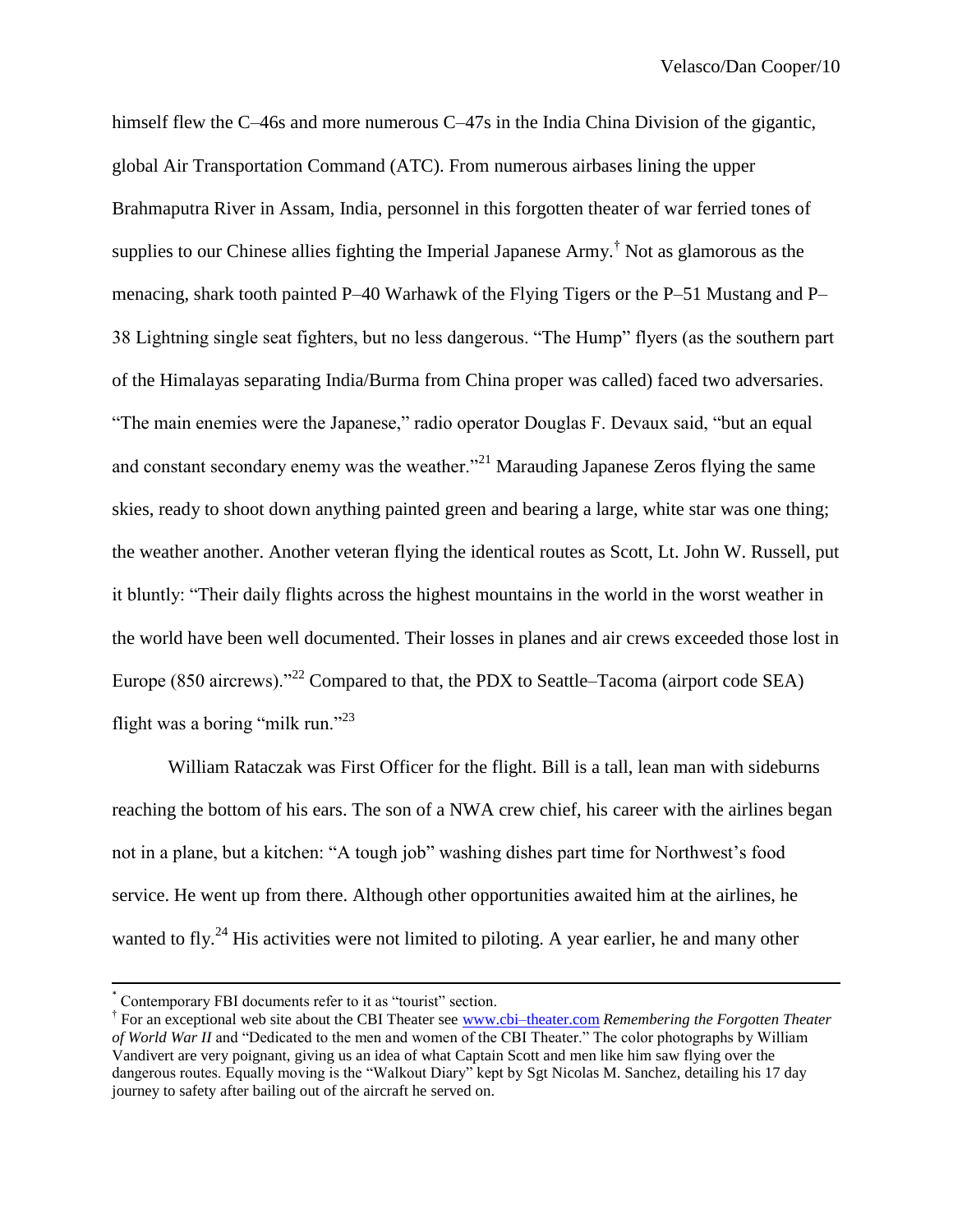pilots nearly went on strike in support of one by NWA ground crews begun in July. A court order the day before they planned joining and not cross the existing picket lines stopped the threatening shutdown of the airlines.\* As local vice chairman of the Airlines Pilots Association (ALPA) Bill made clear it was the union's objective to disobey such a ruling.<sup>25</sup> Being in such a spotlight, however small, was a harbinger of things to come.

Flight engineer and Second Officer Harold Anderson hovered over the two–part instrument panel sat behind Rataczak and Scott.<sup>†</sup> Tall and stocky, he sat within arm's reach of both within the cramped cockpit. A myriad of knobs, buttons, switches and round, analog gages loomed over him. Imbedded within the aft wall to his right lay more. In the days before significant automation, his job was just as manually oriented as those flying the jet, ensuring all three engines, their fuel, associated electric, hydraulic and pneumatic systems —as well as those throughout the rest of the craft— functioned in unison. Added to this: keeping the lights on, the fuel flowing and the heat blowing.<sup>26</sup>

Flight 305 taxied towards its departure runway as Tina, Flo and the first class attendant Alice Hancock finished doling out the drink orders.<sup>†</sup> Tina returned to Cooper with the proper change. Thanking her, she then set about giving the perfunctory pre–flight safety demonstration. Alice's voice rings through the cabin. She is a young, petite woman with dark hair done up in a

<sup>\*</sup> The then Brotherhood of Railway, Airline and Steamship Clerks (BRAC) —now merged with the Transportation Communications International Union— initiated the strike representing the NWA various ground employees. Arbitration averted a shutdown. For background see Northwest Airlines, Inc., Appellant, v. the Air Line Pilots Association, International, Appellee, 442 F.2d 246 (US Court of Appeals for the Eighth Circuit December 3, 1970) and Doreen Clark's "A tribute to the Pilots of Northwest Airlines." *Air Line Pilot Magazine*, January 2009, 13–14. www.alpa.org/portals/alpa/deptpages/communications/.../Jan2009\_NWATribute.pdf.

 $\dagger$  Despite numerous efforts by the author and those more intimate with the case, virtually nothing solid is known about Harold Anderson before or after the events of November 1971, save he went on to become a Northwest Captain.

<sup>‡</sup> Unless otherwise stated, the events involving the flight crew and attendants come from their FBI statements. Overall, they concur on all major points. In some cases, there are inconsistencies in the exact sequence of events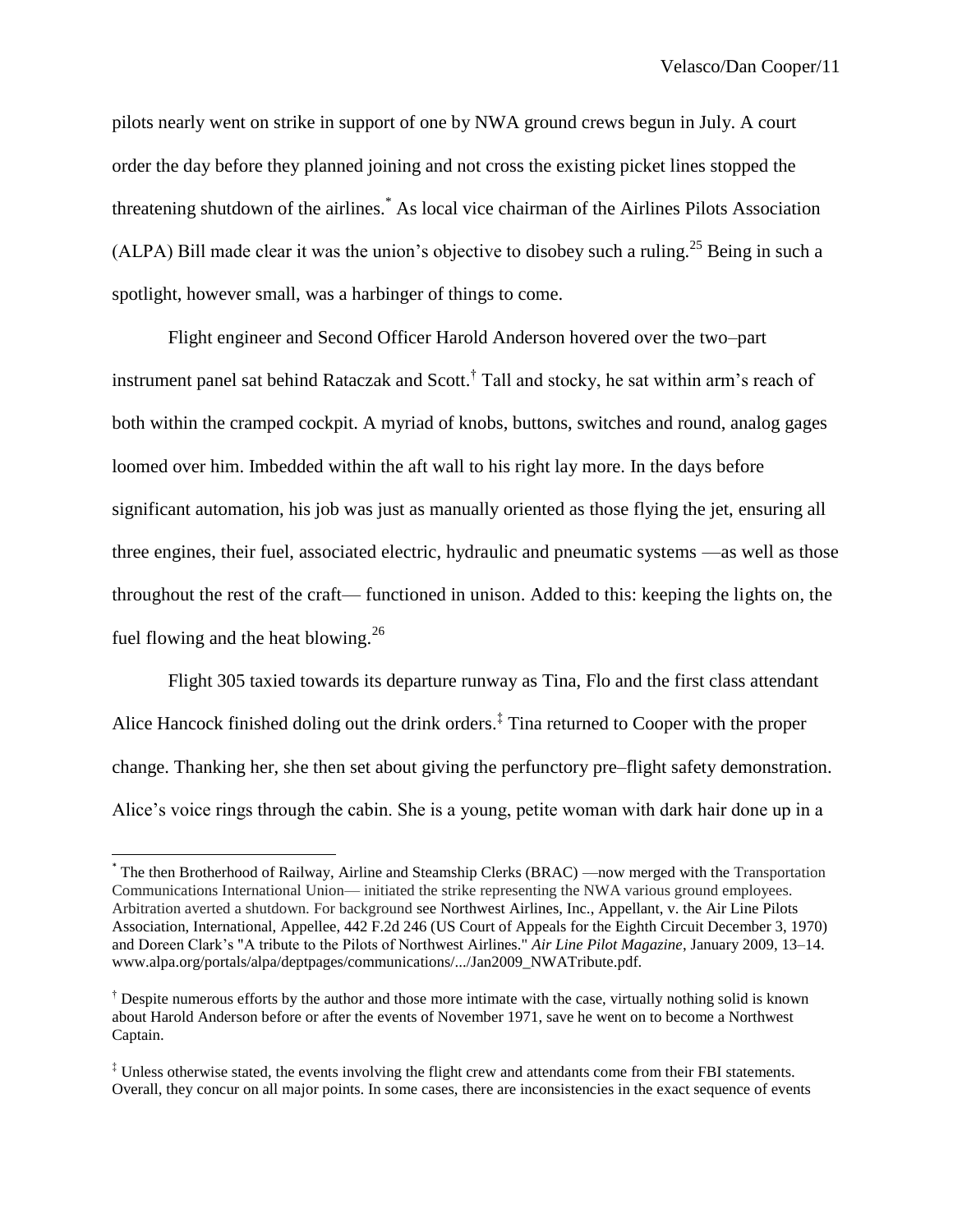bob.<sup>27</sup> Then, as now, the flight attendants went through the motions of donning and doffing the oxygen mask and pointing at the various exists. Unlike today, there were no terse, but polite pronouncements about turning off electronic equipment and cell phones, or placing the later into airplane mode. The concept of "airplane mode" was as alien then as carrying a mini computer on one's person.

The takeoff announcement meant one final check of all passengers in her section, and Flo went about the task. There were no overhead bins on this craft, just a deep shelf running above the seats. Spared having to ensure each door was closed, like those on modern craft, she passed by each row, taking in the dry cabin air tinged with the smell of old and new cigarette smoke. Satisfied all belts were fastened properly, she took her seat, or more accurately, half the seat. Tina would join her shortly and occupy the other half. The fold down seat embedded within the rear door of the cabin was lowered only for takeoff and landing for the exclusive use of flight attendants. As the craft heaved and swayed, taxiing down the tarmac, a full view of the cabin area stretched before her. It was then the unassuming man in row 18, peeked from round the aisle seat. He reached back, small envelope in hand.

Flo took it, but left it unopened. Having notes slipped to her by male passengers was routine, adding to the more overt request from them. A routine job hazard by some standards, they contained phone numbers, or like those made without shame to the attendant's face, contained requests ranging from the innocent to the bizarre.\* Awaiting Tina to come aft, Flo kept her peace. However, the man turned back several times, never uttering a single word.<sup>28</sup> She got the hints. He wanted her to open it. Whether she did so with any hint of enthusiasm is pointless.

given by each individual. Where this occurs, the initial FBI statements are used. They are the first documentation of the incident, still fresh in their albeit shocked minds.

<sup>\*</sup> Read Trudy Baker and Rachel Jones, *Coffee, Tea or Me: The Uninhibited Memoirs of Two Airline Stewardesses* (New York, NY: Bantam Books, 1968), to get an idea of what flight attendants endure– then as now.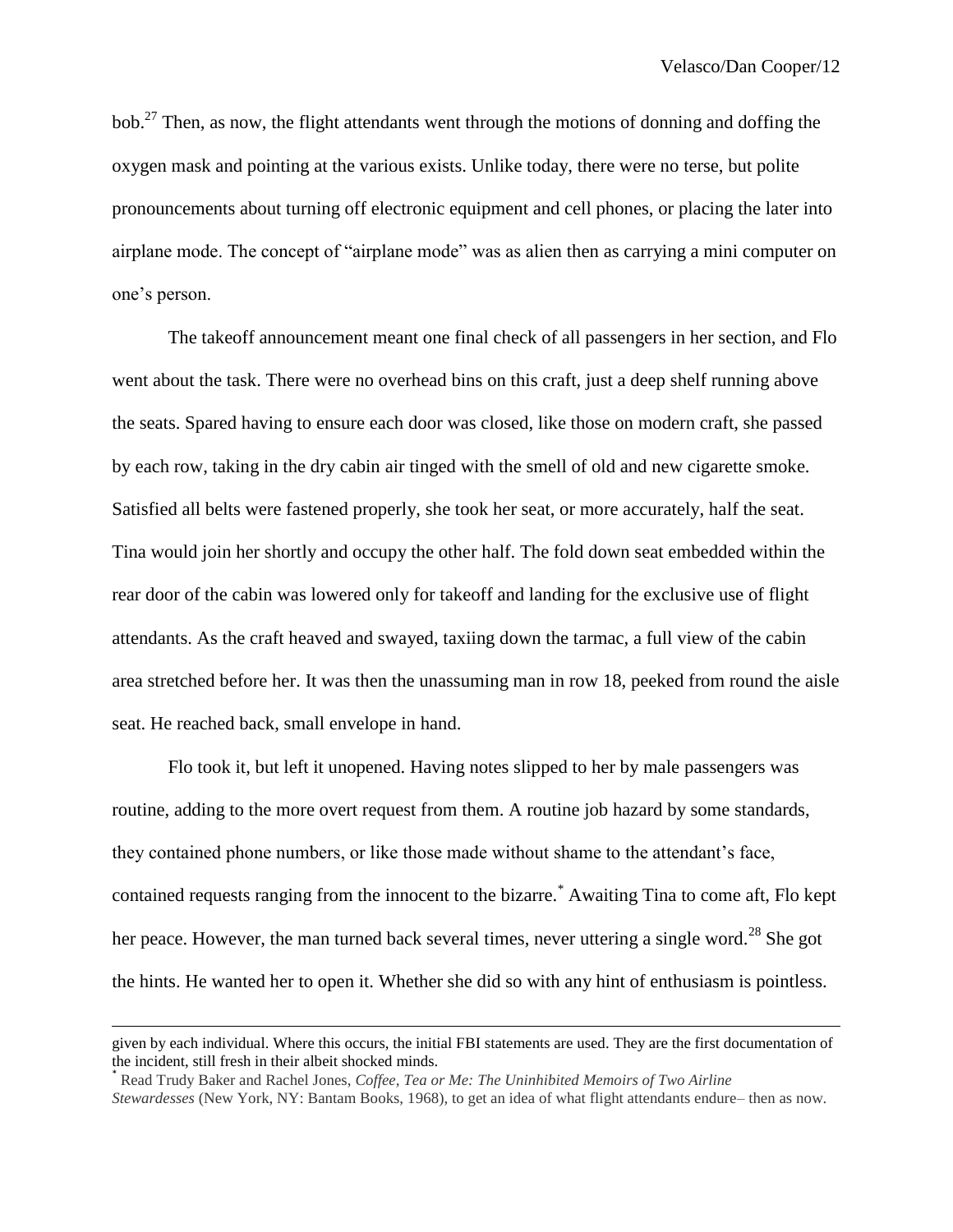Reading the note changed everything. The first word "Miss" was printed. The rest sprang out in neat, legible handwriting: "I have a bomb. I would like you to sit by me."\*

She read the note written on plain white unlined paper again. Looking up and directly at Cooper, Flo asked if he was kidding. His voice, serious but calm, overcame the whine of the engines: "No Miss, this is for real."

Arriving aft ready to strap in for takeoff, Tina saw Flo stand. The expression upon her face stuck out. Oddly, she stepped forward and sat in the aisle seat, next to the only passenger in that row on that side. Flo's lips seemed to move, grasping to form coherent words, but only "Tina" came across clear. Between Flo getting up and sitting next to Cooper, Tina acquired and read the same note.† A moment later, she stepped towards the interphone upon the bulkhead, between the portside lavatory and the rear door.

Now seated next to Cooper, Flo once again stared at him. To be sure, she asked again if he was kidding. "No Miss," was his unruffled, repeated answer. She then watched as he took up the plain briefcase from the window seat. Placing it upon his lap, he opened the lid. Flo looked on as he lifted it far enough to reveal the contents. Therein sat a number of red sticks, each somewhere between six to eight inches long, bundled together as though taped. Her mind fumbling through the event, she saw no writing on the sticks. Regardless, her assumption was it was dynamite. A wire leading from this collection shot through Cooper's right hand. He held the bare end close to another. Amid the array sat a battery. Not a small one, perhaps six inches long and two wide. As to the exact type, she paid no mind, transfixed as she was on the other,

 $\overline{a}$ 

Mucklow, reading the note moments later, stated it said: "Miss, I am hijacking this plane. I have a bomb. Sit next to me."

<sup>&</sup>lt;sup>†</sup> There is a difference between the statements made by Schaffner and Mucklow on how the note was passed. Mucklow states Schaffner dropped it and she picked it up. Schaffner claims she handed it to Mucklow. Either way, Mucklow got and read the note.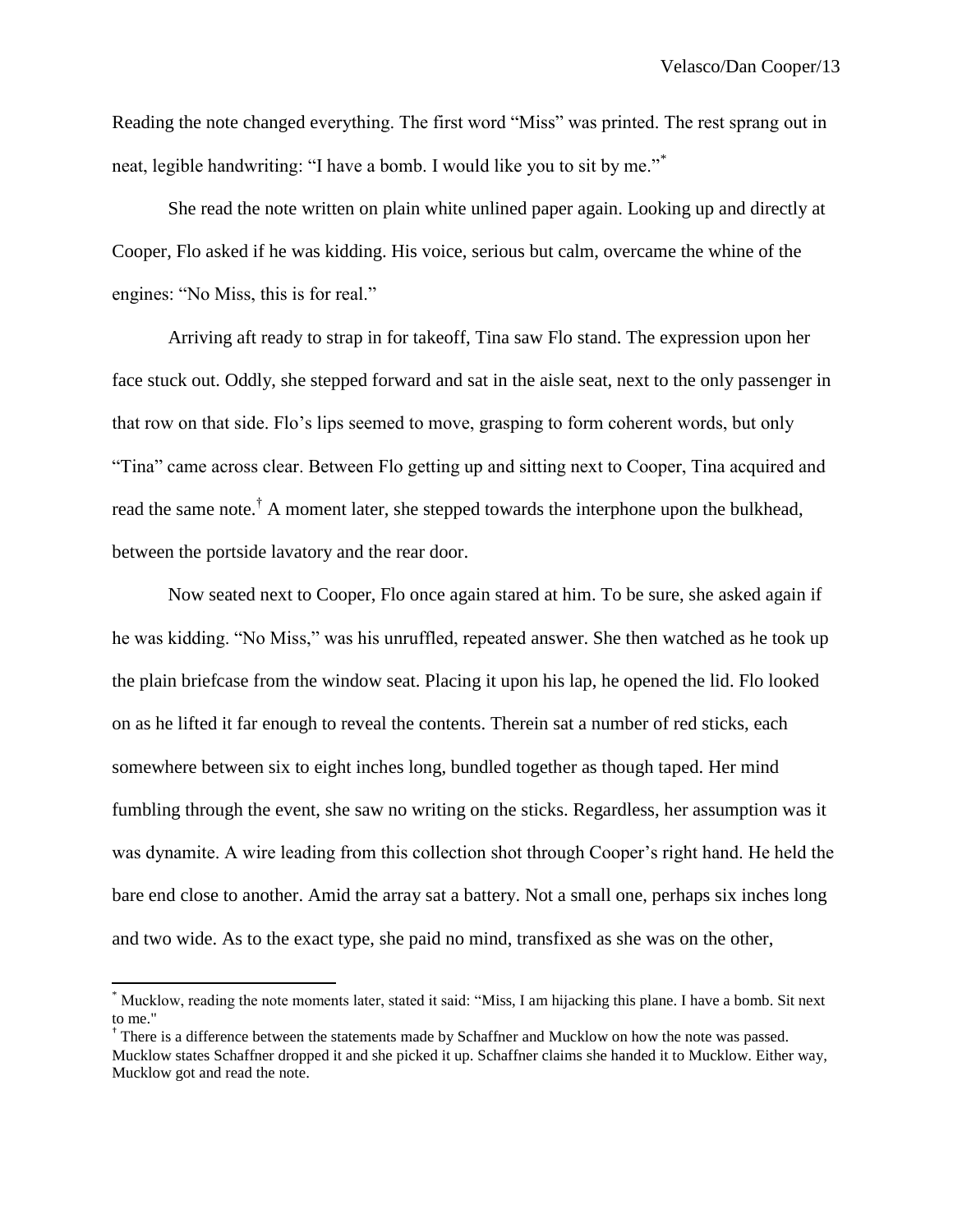apparently real, deadly content. The wires to and from the sticks and terminals of the battery

seemed to form a circuit. That was enough for her.<sup>\*</sup>

"What should I do," she asked. Cooper began: "Take this down…"

 \* Save for some minor details, Schaffner and Mucklow's description of the contents do not differ much. Combinations of their descriptions are used here to illustrate the contents.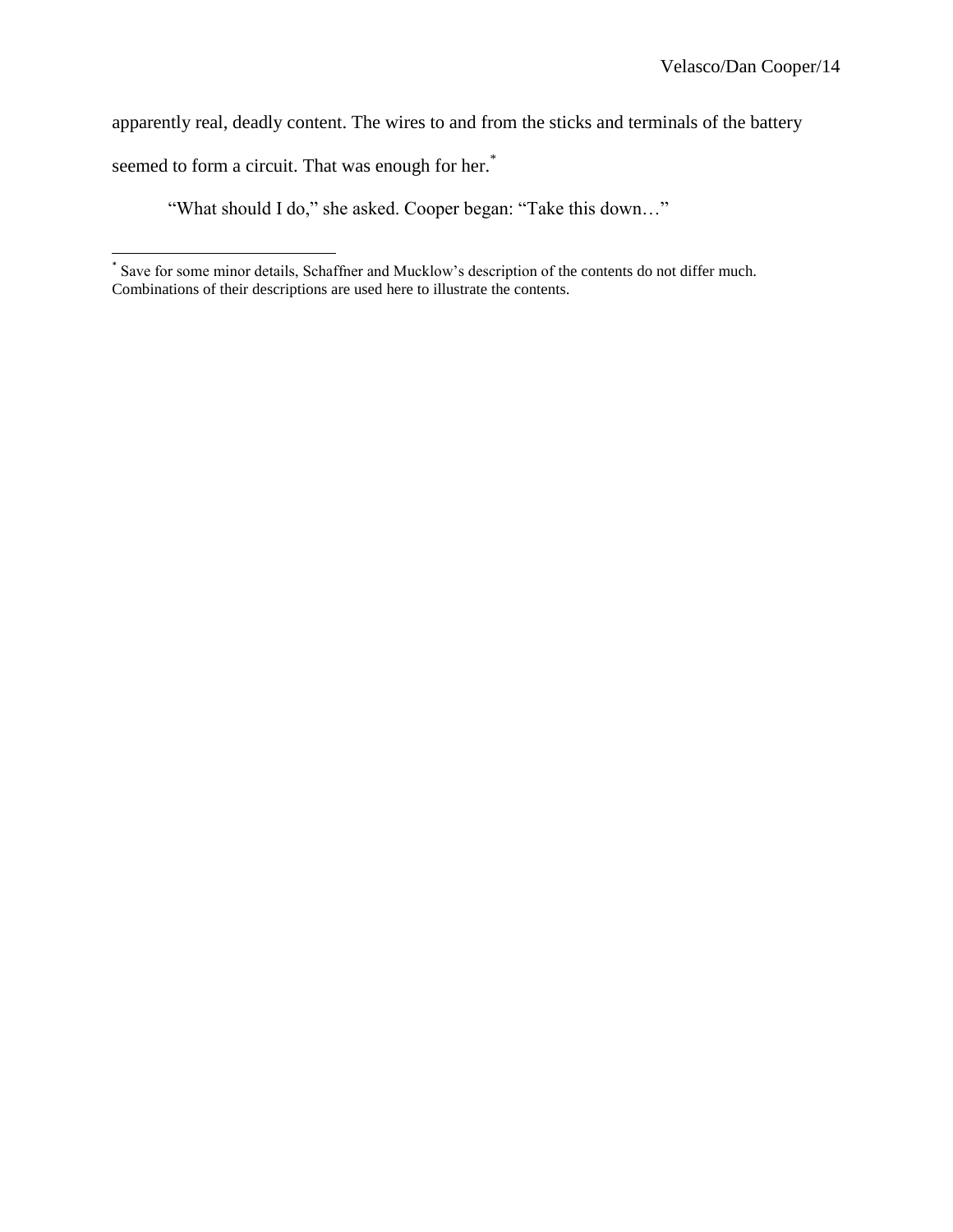#### A FLIGHT

Flight 305 took off just before 3 pm, it's three engines boosting the fifty ton aircraft towards infamy. Through the patchy clouds and fading light, passengers with a window seat looked over the ground below. To the north, the wide Columbia River separating Washington from Oregon stretched into the distance. South, the various neighborhoods of Portland covered the land at the confluence of the Columbia and Willamette rivers. Had poor weather and continued rain not prevented it, those on the starboard side would have seen Mt. St. Helens in the distance as Flight 305 headed north, then at a snow capped height of 9,600 feet. Today's flyers see the decapitated summit of  $8,300$ <sup>1</sup>

These vistas went unnoticed by those otherwise occupied.\* Forward, the flight crew took the aircraft to their cursing altitude flight path. Via ARINC, the crew radioed the home base of Northwest Orient in Minneapolis their departure and estimated time of arrival in Seattle: 3:36 pm.<sup>†</sup> At the rear intercom, Tina lifted up the dark colored handset. Using the button designated for summoning the cockpit, she pushed out a sequence of chimes. In the cockpit, the flight crew listened to the series of bells spring from their intercom. The prearranged signal designated before the flight overcame the noise on the flight deck. There was trouble. Upon answering, Tina's voice shot through: "We're being hijacked. He's got a bomb and this is no joke." Done with her terse warning, she hung up and stepped back towards row 18.

Again, the events involving the flight crew and attendants come from their FBI statements. Overall, they concur on all major points. In some cases, there are inconsistencies in the exact sequence of events given by each individual.

<sup>†</sup> Unless otherwise noted conversation between Flight 305, NWO flight ops at Minn-St Paul, Seattle Approach and Seattle-Tacoma Airport Tower comes from the transcripts provided to Washington State Historical Society from the estate of the late George E. Harrison. ARINC is an acronym for Aeronautical Radio, Incorporated, an air to ground radiotelephone, which is different from Air Traffic Control communications. In addition, the transcripts (as released) do not specify which of the crew did the talking at any given time.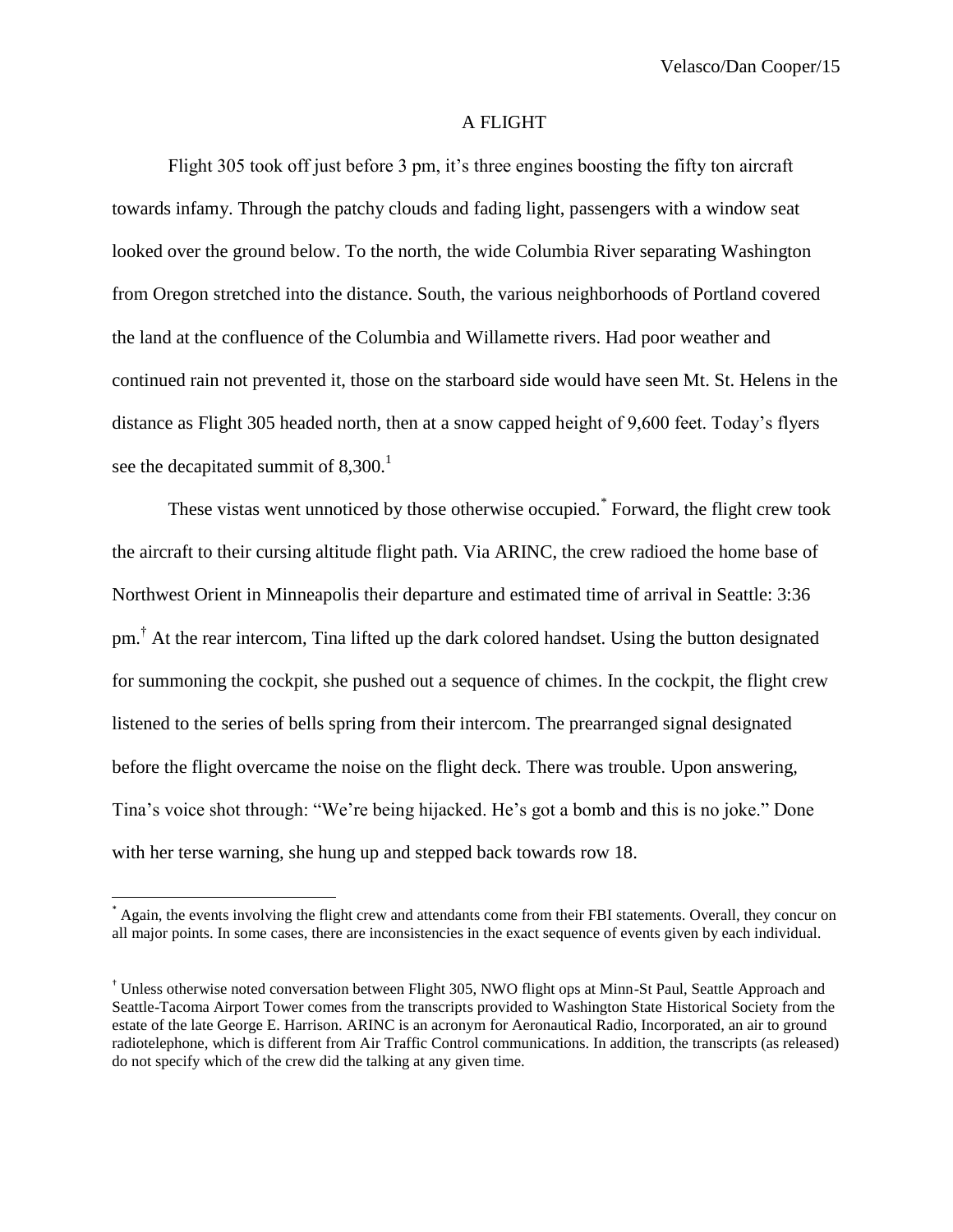Flo fished out a pen from her purse. She dutifully wrote down his words on the back of the very envelope Cooper handed her.<sup>2</sup> He spelled out the demands: "I want \$200,000 by 5:00 p.m. in cash. Put it in a knapsack. I want two back parachutes and two front parachutes. When we land, I want a fuel truck ready to refuel. No funny stuff, or I'll do the job."\* Once he fell silent, she looked at him. "No fuss," he added calmly. Unsure whether or not the last statement was part of the ultimatum, Flo turned back to the notes and wrote down his composed conclusion to the demands. "Okay," she then said. Cooper added that afterward "they'll take a little trip."

Tina looked on as Flo glanced back at Cooper, telling him she would have to take these to the cockpit. "Alright," Cooper said, "go ahead." She then asked if Flo wanted her to perform the task. She said no.

"Sir," Flo politely asked as she stood, "is this all you want?" Cooper answered yes. Fighting the inertia her body felt against the climbing aircraft, Flo took his first note from Tina and went forward.

"Do you want me to stay here?" Tina asked, now alone with the hijacker. He said yes. Once in the same narrow, blue seat as Flo moments before, Cooper greeted her with the contents of the carry–on luggage. To her, it appeared nothing more than a cheap, black, imitation leather attaché case. Seeing the red sticks within, the same bare wire that held Flo's attention within his hand, dangled ever so close to one of the exposed battery terminals, Cooper added a few more caveats: all he has to do is complete the connection to the battery to detonate the bomb, and suggested that since this was an electronic device, the aircraft radio be used as little as possible. He "didn't think" such transmissions or other electrical currents would trigger the device but "wanted to let the crew know."

<sup>\*</sup> Contrary to other accounts, Cooper did not specify the types of chutes —military or civilian— nor the specific denominations of the bills.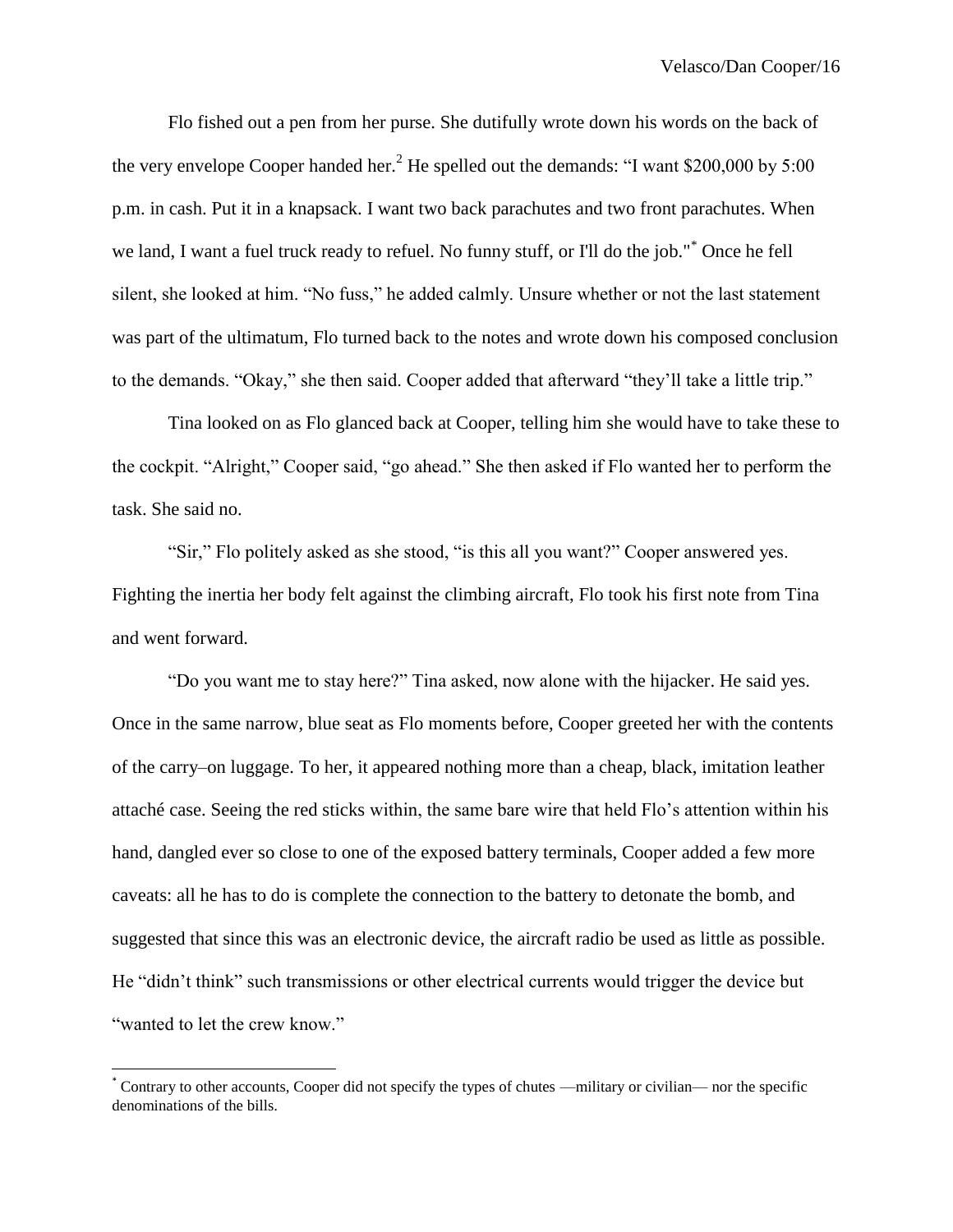The thoughts shooting across Tina's mind came one right after the other. Years later, she relayed those few, interminable seconds: "Bomb. Depressurization. What is gonna to happen in the cabin? What are the people going to have to deal with? What I'm gonna have to do to take care of the people? All the sudden, it donned on me that I was sitting next to him, and that if there was an explosion, I was gonna be pulled out with him. I wanted to run. But on a 727, there isn't any place to run. At that point I really just prayed for the safety of the passengers and for the hijacker as well."<sup>3</sup> Fear did not deter her from duty. She buried it. Without really leaving her seat, she stretched and reached over to the interphone on the wall.

Seated in her own fold down chair between forward exit and the cockpit door, Alice watched Flo stride up and enter the flight deck. Her fellow stewardess closed the door behind her. Curious, Alice leaned forward and peered down the aisle into the cabin. Looking through then past the first class seats, nothing appeared amiss save Tina sitting in the last row's isle seat.

One inside Flo stepped up behind Anderson, handing Cooper's note and envelope to Captain Scott. He pours over the note as the other three await his next words within the confined flight deck. Scott makes two decisions. First, he told Flo to stay in the cockpit. Two, he calls Northwest operations at Minneapolis–St. Paul. It was 3:13 pm.\* Over the scratchy radiophone link, his words are straightforward once in contact: Passenger advised is hijacking reroute to Seattle. Stewardess has been handed a note requesting two hundred thousand and knapsack by 5 pm Seattle this afternoon. Wants two back parachutes. Wants money in negotiable American currency. Denominations of bills not important. Has bomb in briefcase and will use it if anything is done to block his request reroute to Seattle.†

<sup>\*</sup> All times listed are Pacific Standard Time (PST). Transcripts of communications, hand written notes, etc., use Zulu (Greenwich Mean) time as a standard, which is eight hours earlier than PST.

 $\dagger$  Other than this initial transmission and the handwritten notes taken by Schaffner, there is no other evidence to show Cooper made any demand the money be in "negotiable American currency." Mucklow in her 12/3/71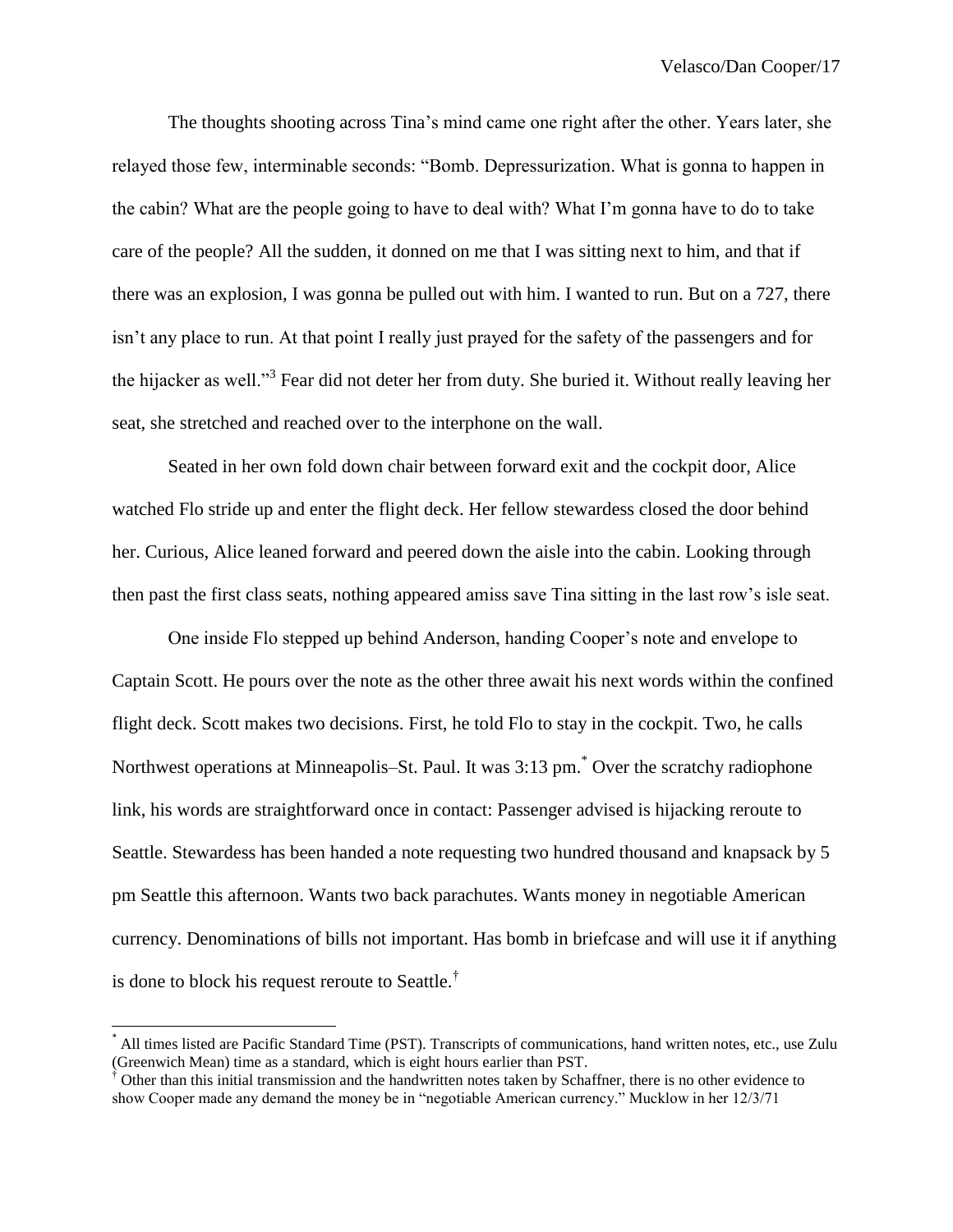As instructed, Flo remains, sitting in one of the narrow, yet more comfortable than the fold down seats provided for attendants in the cabin. Whether instructed to do so, or on her own accord, she begins taking notes. Ultimately, she would turn over the thirteen small pages of scrawled observations to the FBI.

Tina called back again. She relayed Cooper's missive about the electrical nature of the bomb and reiterated the fact he wanted no funny stuff. In addition, everything he wanted must be at the airport when they landed, no one's to meet or approach the craft, no FBI agents, no equipment and they will park in an area other than the gate. More instructions will come later. He also made one more request: He wanted his note and those Flo took returned. She did so and returned to the cockpit.\*

The flight crew didn't alert the passengers nor, given Cooper's, warning activate the emergency transponder code. Then, as now, aircraft carry a device emitting a code once it detects ground radar. The crew sets the four–digit code for each flight, which in turn identifies the aircraft and other pertinent information for air traffic control. "Squawk" is the aviation parlance used when controllers instruct pilots to enter certain a code as needed. The converse is done in the event of an emergency.

Nor did they relay to Seattle air terminal approach the fact a hijacking was taking place. So far, their communications with Seattle Approach air traffic controller included the normal

statement "learned that the note which (Shaffner) carried to the pilot contained a list of demands. (Cooper) later told (her) that he wanted \$200,000 in *circulated U. S. currency*." (italics added). Why this was relayed this remains a mystery. On a curious note, the ARINC transcripts between Flight 305 and NWO flight ops in Minn-St. Paul (MSP) make no mention of the demand for two front chutes as well. However, at 3:57 pm MSP advises the chest packs would be ready soon. Undocumented between 3:13 and 3:57 pm, this demand must have been relayed.

<sup>\*</sup> In her FBI statement, Schaffner states "after she delivered the demand notes to the Captain, and had been seated in the cockpit for a ten minutes (Mucklow) advised by telephone that the hijacker stated both the note he had written and the note (she) had written at his direction returned to him." Afterwards "she took both notes back to him." Mucklow in her second FBI interview of 12/3/71 states this did not happen until later in the flight. Rataczak makes mention of it in his, but not the specific time it happened.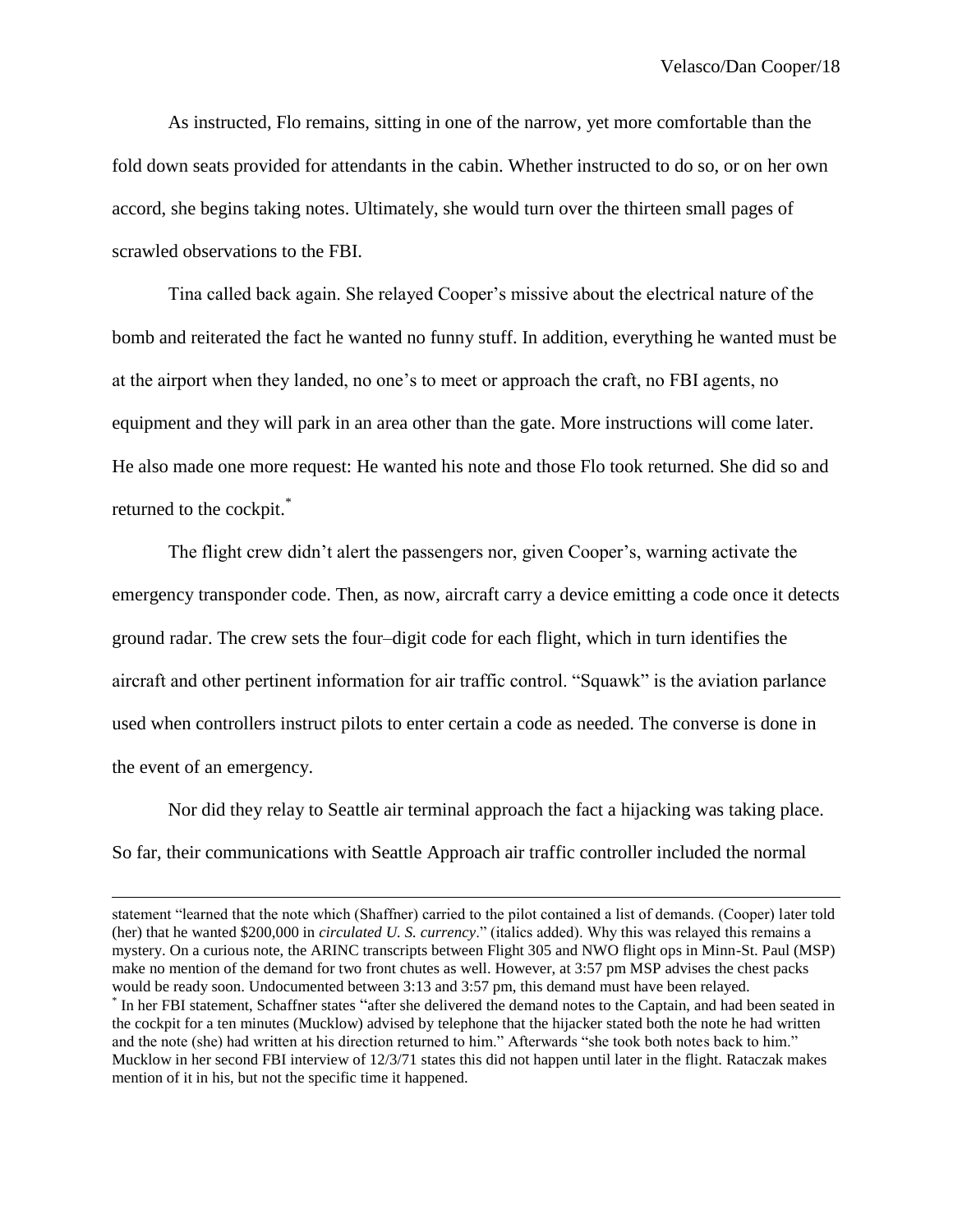altitude, heading and speed reports to and from Flight 305. \* These brought the craft into the area for a landing at Seattle–Tacoma International Airport (Sea–Tac) amidst all the other flight coming and going. Nearing the metropolis, Scott notified Seattle Approach that "we've got a bit of a problem up here. We'd like to have you give us some holding instructions or something where we can go out in a holding pattern where we're not going to be involved in your traffic."

Without asking for a reason, the controller gives Scott a heading to an area some 30 miles northwest of Sea–Tac, over an area called Lofall. Small communities surrounded by wooded areas dot the area adjacent the Hood Canal. Above them, around 3:30 p.m., Flight 305 arrived to await Cooper's money and chutes. So far, only the crew and Northwest operations in Minneapolis knew that one of the great crimes of the Twentieth Century was in progress.

<sup>\*</sup> These are separate communications from those the crew relayed to Minn-St. Paul flight ops. See WSHS *Transcript of radio communication between Northwest Orient Airlines flight 305 and Seattle-Tacoma International Airport, Reno International Airport* from 3:15 PST (2315 Zulu) and 5:40 PST (0140 Zulu).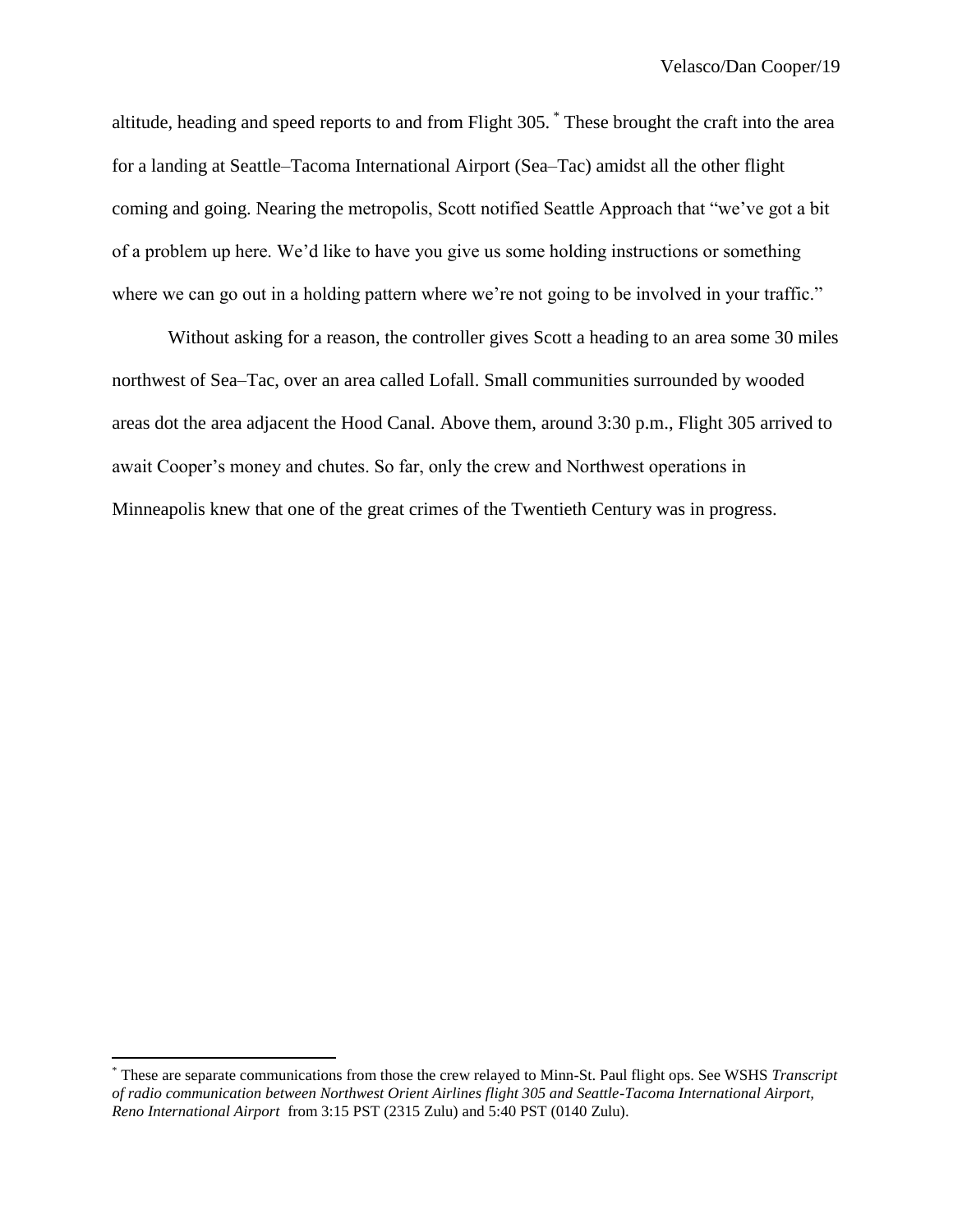### **Works Cited**

"Ex–ticket vendor says List not D.B. Cooper". *UPI Archives.* Web page. July 1, 1989.

"Hijacker Remains At Large". *Seattle Times*, November 25, 1971: A1–2, G16–18.

Associated Press. "Missoula Teacher Cleared of Hijacking Suspicion." *Great Falls Tribune*, November 26, 1971: Pg. 1.

Associated Press. "Missoulian On Hijacked Airliner." *The Independent Record*, November 1971: Pg 3.

Associated Press. "Teacher Named Cooper Picked The Wrong Day To Ride Airplane." *The Desert News.* West Valley City, UT, November 30, 1996.

Auditor's Office City of Portland Oregon. *Interior view of the Portland International Airport.* December 31, 1971. http://efiles.portlandoregon.gov/Record/3233937 (accessed September 16, 2017).

Banel, Feliks. "D.B. Cooper skyjacking mystery endures." *MYNorthwest.com.* Web page. November 23, 2016.

Boeing Commercial Airplane Company. *727 Airline Characteristics Airport Planning.* Airplane characteristics data, Seattle: Boeing Commercial Airplane Company, 1986–Revised 2011.

Boeing Company. *727 Commercial Transport.* http://www.boeing.com/history/products/727.page (accessed October 22, 2017).

Boswell, Sharon, and Lorraine McConaghy. *Lights Out, Seattle.* 1996. www.old.seattletimes.com/special/centennial/index.html (accessed September 30, 2017).

Buckalew, Bryan. *Lights Out.* March 3, 2011. www2.kuow.org/program.php?id=22949 (accessed September 30, 2017).

Caldwell, Earl. "Hijacker Collects Ransom of \$200,000; Parachutes From Jet and Disappears." *New York Times*, November 26, 1971: 1.

Carl Warren Weidenburner. www.cbi–theater.com (accessed Nov 11, 2017).

Cosgrove Meurer Productions, Inc. *Unsolved Mysteries: D. B. Cooper.* Oct 12, 1988. https://unsolved.com/gallery/db–cooper/ (accessed Aug 19, 2017).

*D.B. Cooper: Did D.B. Cooper survive his daring leap from a hijacked plane? .* 2016. www.unsolved.com/archives/db–cooper (accessed January 13, 2017).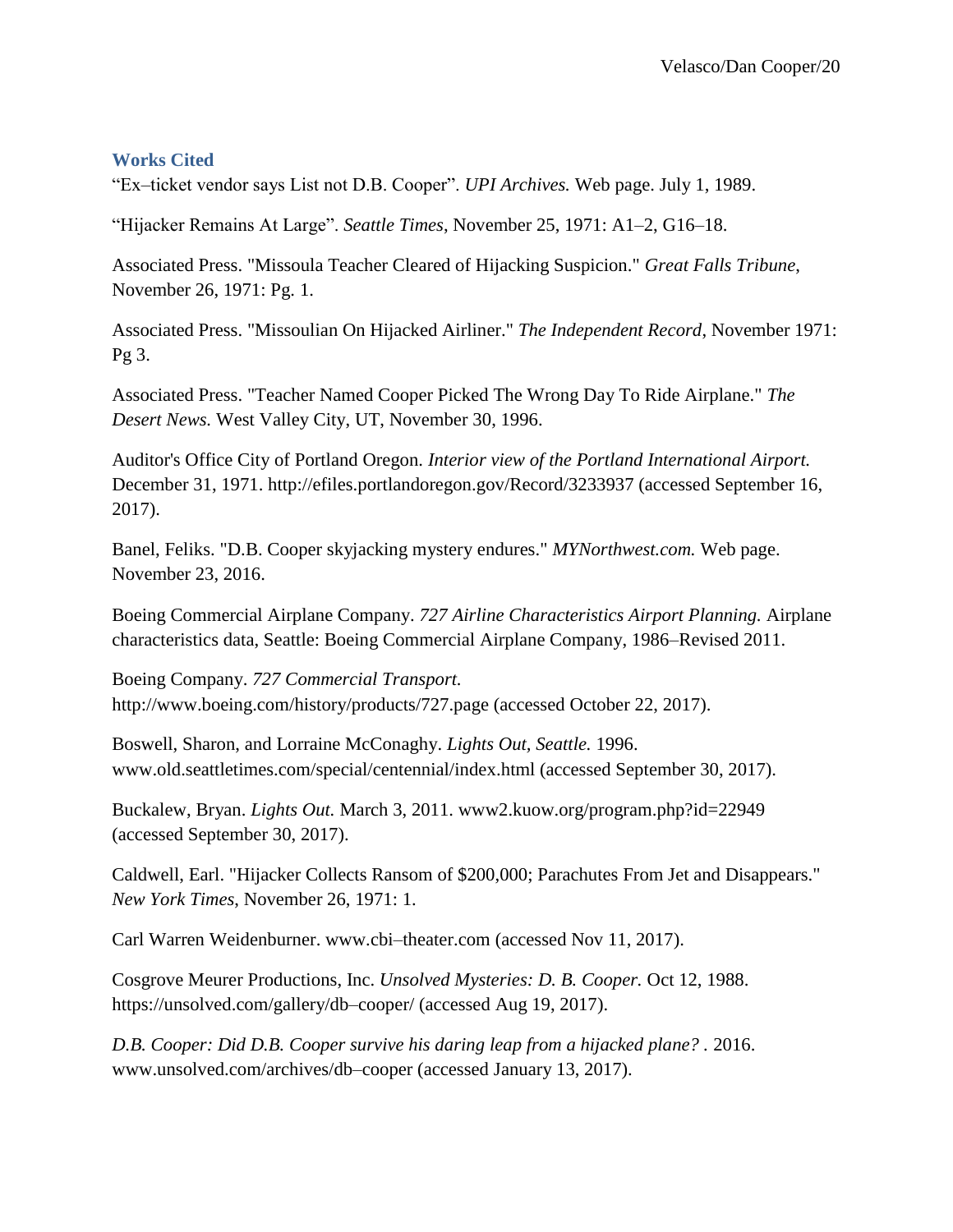Federal Bureau of Investigation. *FBI Records: The Valut–D. B. Cooper.* https://vault.fbi.gov/D– B–Cooper%20 (accessed July 21, 2017).

Finegold, Larry, interview by State Historical Society Washington. *Phone Interview with Larry Finegold Transcription* Tacoma, WA: Washington State Historical, (August 17, 2012).

Gitlin, Todd. *The Sixties Years of Hope Days of Rage.* New York: Bantam Books, 1987.

Gray, Geoffrey. *Skyjack: The Hunt for D. B. Cooper.* Crown/Archetype, 2011.

—. "The D. B. Cooper Project." *True.Ink.* Edited by Jason Schwartzman. December 2016. www.true.ink/story/d–b–cooper–fbi–files–released/ (accessed December 2, 2016).

—. "Unmasking D. B. Cooper." *New York Magazine.* October 21, 2007. www.nymag.com/nymag/features/39593/index1.html (accessed January 10, 2017).

Guernsey, John. "Ticket agent won't forget man in black." *The Oregonian*, November 1981.

Handy, Bruce. *Glamor with Altitude.* October 2002. www.vanityfair.com/news/2002/10/stewardesses–golden–era (accessed October 28, 2017).

Herring, George C. *America's Longest War (Second Edition).* New York: Alfred Knopt, 1986.

Kneeland, Douglas E. "Pacific Coast Reaction to Economic Program Is Mixed." *The New York Times*, August 24, 1971: 26.

Kumar, Sheila V. *Only in Portland? Old airport carpet gains cult hero status.* April 4, 2015. www.usatoday.com/story/todayinthesky/2015/04/04/fervor–over–portland–oregon–airport– carpet–spurs–new–life/25287489/ (accessed December 28, 2016).

Maximuk, John. "Oral History from John Maximuk, Northwest Orient Airlines employee ca. 1971." *Washington State Historical Society.* August 17, 2013. www.washingtonhistory.org/collections/results.aspx?query=d%20b%20cooper&media=0&show =100&sort=title&page=1 (accessed 2016).

McFarland, Marc. *Only unsolved U.S. skyjacking still a mystery 18 years later.* November 19, 1989. www.upi.com/Archives/1989/11/19/Only–unsolved–US–skyjacking–still–a–mystery–18– years–later/8582627454800 (accessed January 14, 2017).

Mitchell, Bill, interview by Fred Poyner IV and Gwen Whiting. *Bill Mitchell Interview on October 3rd, 2013 Washington State Historical Society* Tacoma, WA: Washington State Historical Society, (October 2013, 2013).

National Archives. *National Archives–Research Our Records–Pentagon Papers.* www.archives.gov/research/pentagon–papers (accessed September 30, 2017).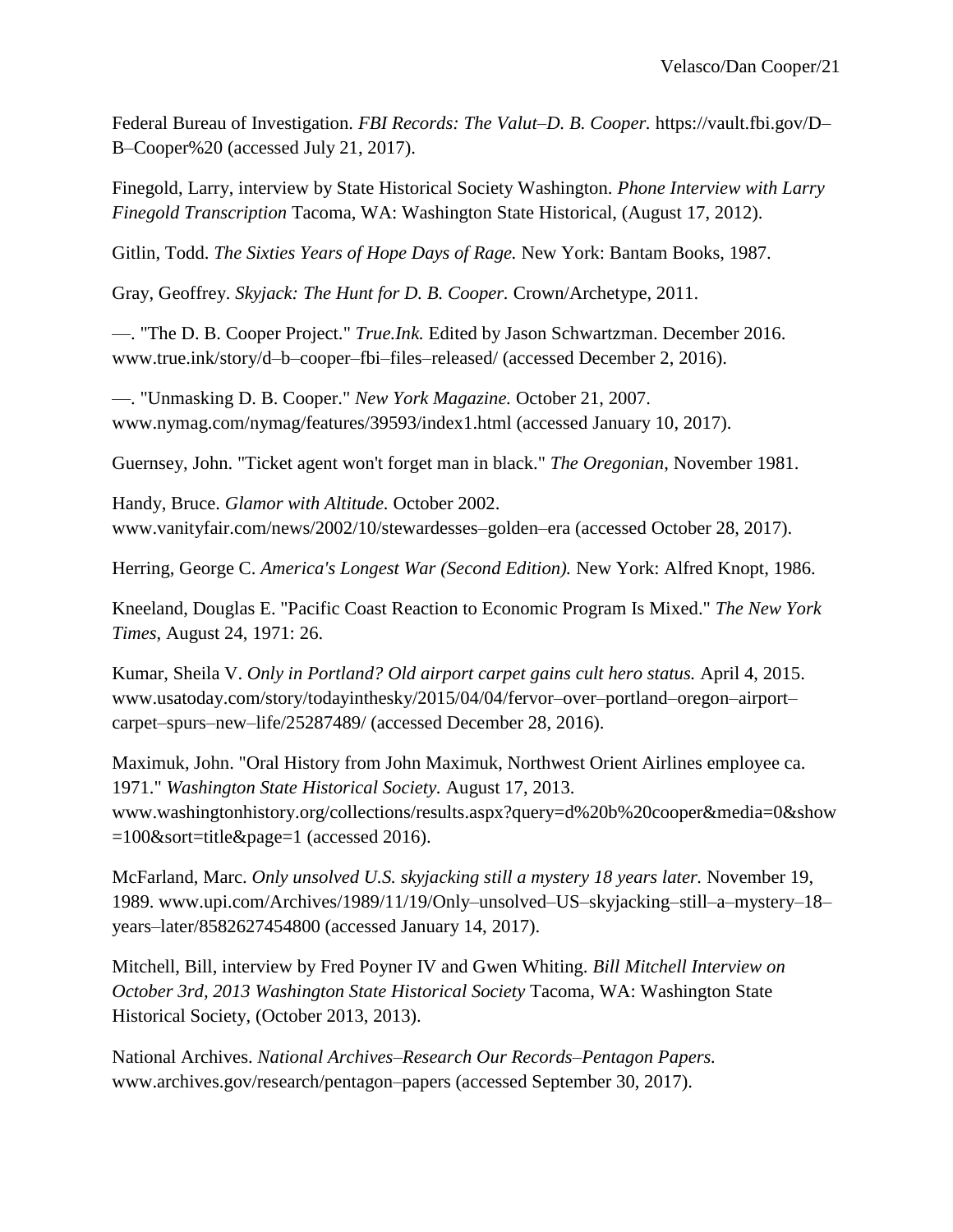NWA History Centre. *Reflections: Dedicated to preserving the history of a great airlines* Volume 10, no. 4 (Fall 2012).

PDX Art Port of Portland. *LOUIS BUNCE MAJOR RETROSPECTIVE OPENS AT THE HALLIE FORD MUSEUM OF ART.* January 25, 2017.

http://pdxart.portofportland.online/2017/01/25/louis–bunce–major–retrospective–opens–at–the– hallie–ford–museum–of–art/ (accessed October 7, 2017).

Racked–Vox Media. *The Best Flight Attendant Uniforms In American History.* November 2013, 2011. www.racked.com/2013/11/13/7638041/post–17 (accessed October 28, 2017).

Rule, Ann. *Kiss Me, Kill Me and Other True Cases–Ann Rule's Crime Files: Vol. 9.* New York: Pocket Books, 2004.

Schwartzman, Geoffrey Gray and Jason. *Who is D.B. Cooper?* True the Magazine, Inc. 2016. www.true.ink/story/d–b–cooper–fbi–files–released/ (accessed Dec 2016, 4).

*D. B. Cooper: Case Closed? Season 1.* Directed by Ted Skillman. Produced by Matthew Ginsburg and Tim Healy. July 2016.

Smith, Bruce A. *New developments in the DB Cooper case: primary witness Bill Mitchell speaks publicly for the first time.* December 7, 2014. www.themountainnewswa.net/2014/12/07/new– developments–in–the–db–cooper–case–primary–witness–bill–mitchell–speaks–publicaly/.

—. *The Hunt for DB Cooper – Who was Cooper? What is known.* February 6, 2013.

Southwest Airlines Co. *Flashback Fridays––Portland International Before Southwest Airlines.* May 15, 2010. www.southwestaircommunity.com/t5/Southwest–Stories/Flashback–Fridays– Portland–International–Before–Southwest/ba–p/28909 (accessed October 7, 2017).

Swopes, Bryan R. "24 November 1971." *This Day in Aviation.* 2016. www.thisdayinaviation.com/tag/boeing–727–51/ (accessed December 12, 2016).

*The D B. Cooper Fourm.* June 2015. www.thedbcooperforum.com.

Time Magazine. "The Bandit Who Went Out into the Cold." *Time*, December 6, 1971.

Washington State Historical Society. *Washington State Historical Society Collections– D. B. Cooper.* 2011–2013. www.washingtonhistory.org/collections (accessed December 2016).

Wyne, Mike. "Hijacker was relaxed, say passengers." *Seattle Times*, November 25, 1971: G17.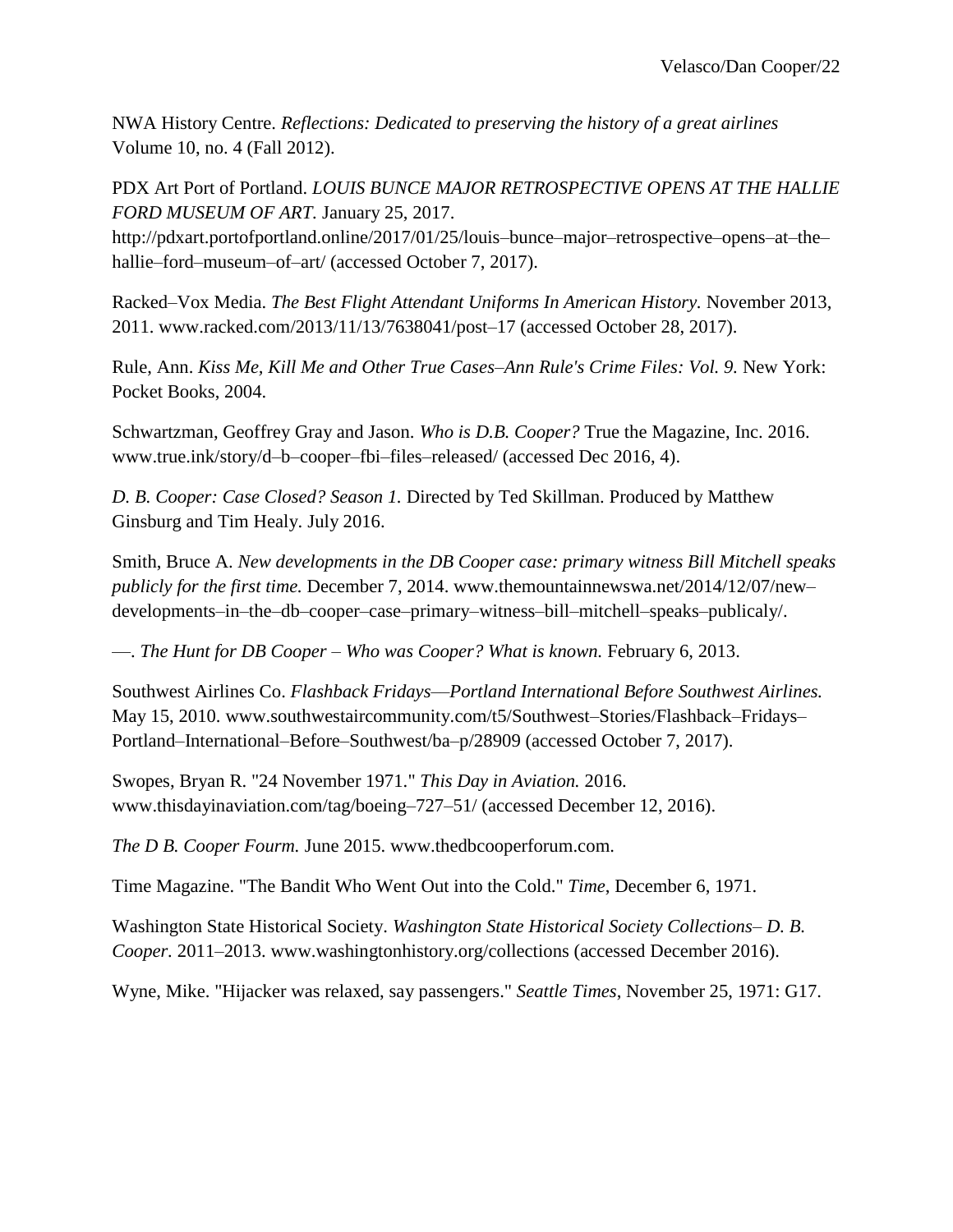*D.B. Cooper: Case Closed? Season 1*. Directed by Ted Skillman. Produced by LMNO Cable Group, Inc. History Channel, July 2016. History Channel Special. Executive Producers Matthew Ginsburg & Tim Healy. A&E Television Networks, LLC.

Washington State Historical Society (WSHS) Collections: D. B. Cooper. 2011–2013. Accessed December 2016. http://www.washingtonhistory.org/research/collections/.

United States. Federal Bureau of Investigation. *File #164–81–52*. N.p.: FBI, n.d. *FBI Records: The Valut–D. B. Cooper*. Web. 13 Jan. 2017. <https://vault.fbi.gov/D–B–Cooper%20>.Interview with Dennis Lysne dated 11/26/71

#### l **Endnotes**

<sup>3</sup> Information on passengers on flight 305: "Phone Interview with Larry Finegold." 2012. "Phone Interview with Bill Mitchell." Oct. 3, 2013. Washington State Historical Society (WSHS) Collections: DB Cooper. 2011–2013. Accessed December 2016. www.washingtonhistory.org/collections.; "Hijacker remains at large." *Seattle Times*, November 25, 1971. G17. Accessed December 2016.; Geoffrey Gray, "The D. B. Cooper Project." *True.Ink.* Edited by Jason Schwartzman. December 2016. www.true.ink/story/d–b–cooper–fbi–files–released/ (accessed December 2, 2016).

<sup>4</sup> Departure times come from Northwest Orient timetable effective Oct 31, 1971 courtesy The D. B Cooper Forum. "Gerorger." (2014, Dec 15). Re: Clues, [Documents](http://www.thedbcooperforum.com/db-cooper/clues-documents-and-evidence-about-the-case/msg3411/#msg3411) And Evidence About The Case [Reply# 513 on web forum] Retrieved from [www.thedbcooperforum.com/db–cooper/clues–documents–and–evidence–about–the–](http://www.thedbcooperforum.com/db-cooper/clues-documents-and-evidence-about-the-case/msg3406/#msg3406) [case/msg3406/#msg3406](http://www.thedbcooperforum.com/db-cooper/clues-documents-and-evidence-about-the-case/msg3406/#msg3406) 

<sup>&</sup>lt;sup>1</sup> Spencer Heinz, "Portland, Oregon Airport Will Sell Gum Again." *CAA: Airport News*, California Aviation Alliance , 24 May 2000, archives.californiaaviation.org/airport/msg08323.html. Accessed 16 Sept. 2017.

<sup>2</sup> The phrase "bailout bandit" comes from the AP story "Parachuting Hijacker Vanishes." *The Journal News* (Hamilton, OH), November 26, 1971.

 $5$  The number of seats on a 727 varied depending upon configuration, location of galleys (if any), service doors, etc. Searching old airline seating charts produced a plethora of designs: *727 Airline Characteristics Airport Planning*, April 1986, Airplane characteristics data, Boeing Commercial Airplane Company, Seattle, pgs 9–18; Bryan R.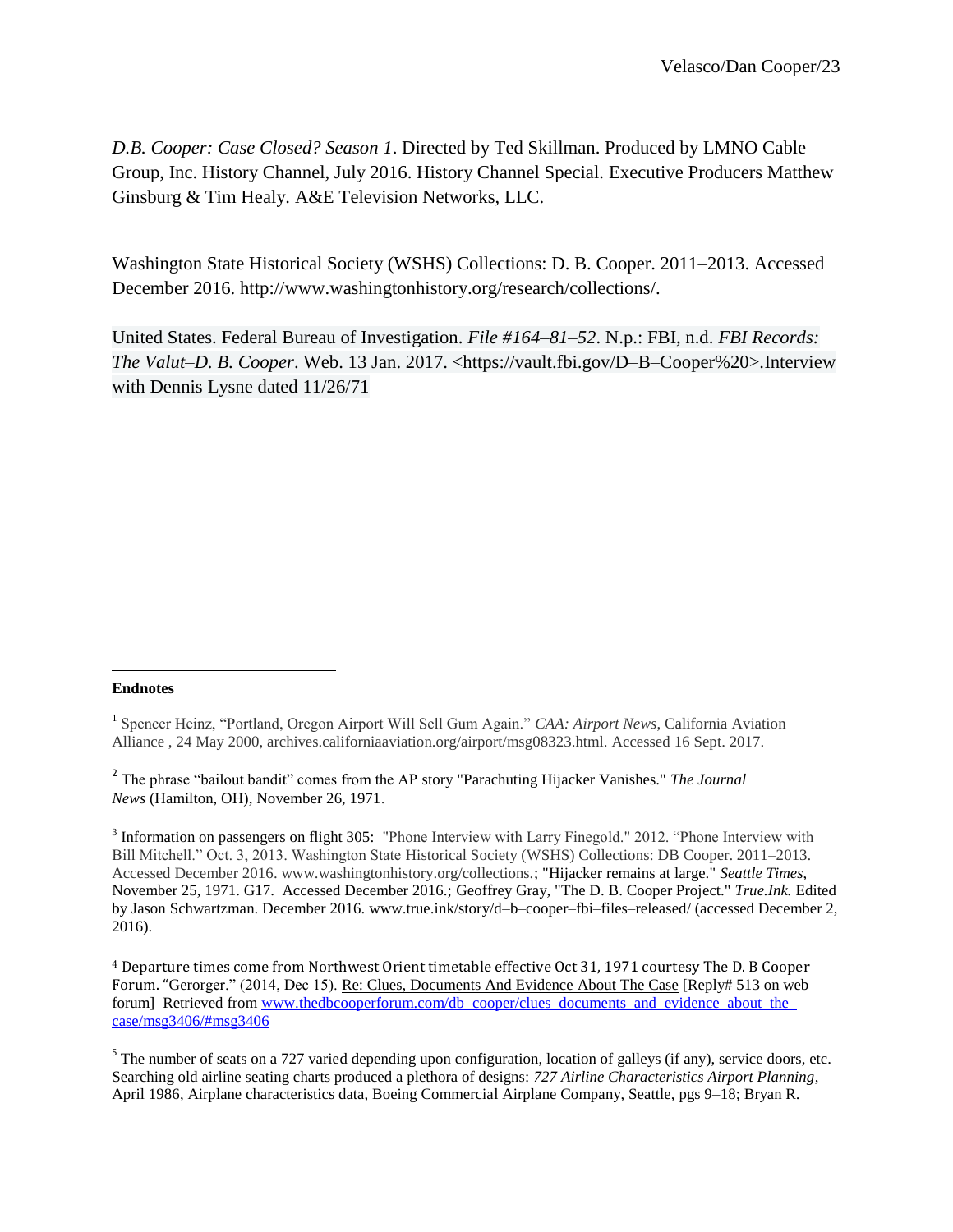Swopes, "24 November 1971," This Day in Aviation, , accessed December 2016, www.thisdayinaviation.com/tag/boeing–727–51/.

<sup>6</sup> The total number of passengers derived from the following lists: "Correspondence, receipts, and other documents." 2013. Washington State Historical Society (WSHS) Collections: DB Cooper. 2011–2013; FBI documents reproduced on "The D. B. Cooper Project." *True.Ink.* Dennis Lysne's encounter with Cooper: "Ex–ticket vendor says List not D.B. Cooper." UPI.com. July 01, 1989. Accessed December 5, 2016. www.upi.com/Archives/1989/07/01/Ex–ticket–vendor–says–List–not–DB–Cooper/2283615268800/; "FBI Records: the Vault–D. B. Cooper," FBI.com, February 03, 2017, File# 164–87–52, accessed July 2017, [www.vault.fbi.gov/D–B–Cooper%20.](http://www.vault.fbi.gov/D-B-Cooper) As to ticketing procedures at that time: "John Maximuk oral history transcript," Washington State Historical Society Collections, August 17, 2013, accessed December 2016, http://www.washingtonhistory.org/collections/item.aspx?irn=122328&record=13.

 $<sup>7</sup>$  The price of the ticket comes directly from the one currently in posession of the FBI.</sup>

<sup>8</sup> There are numerous places to find price conversions on the web. These were used: oil– "Historical Crude Oil Prices (Table)." *Inflation Data,* 

[www.inflationdata.com/Inflation/Inflation\\_Rate/Historical\\_Oil\\_Prices\\_Table.asp.](http://www.inflationdata.com/Inflation/Inflation_Rate/Historical_Oil_Prices_Table.asp) Accessed 30 December 2016; Gas by the gallon– "Fact #915: March 7, 2016 Average Historical Annual Gasoline Pump Price, 1929–2015." *Office of Energy.gov,* 7 March 2016, [www.energy.gov/eere/vehicles/fact–915–march–7–2016–average–historical–annual–](http://www.energy.gov/eere/vehicles/fact-915-march-7-2016-average-historical-annual-gasoline-pump-price-1929-2015) [gasoline–pump–price–1929–2015.](http://www.energy.gov/eere/vehicles/fact-915-march-7-2016-average-historical-annual-gasoline-pump-price-1929-2015)<br><sup>9</sup> FBI Records: the Vault–D. B. Cooper, File# 164–81–113; John Guernsey, "Ticket agent won't forget man in

black," *The Oregonian* (Portland, OR), November 25, 1981.

<sup>10</sup> George C. Herring, *Americas longest war: the United States and Vietnam, 1950–1975* (New York: McGraw–Hill, 1986), 237, 242.

 $11$  Sharon Boswell and Lorraine McConaghy, "Lights out, Seattle," The Seattle Times 1896–1996, November 3, 1996, accessed September 2017[, http://old.seattletimes.com/special/centennial/november/lights\\_out.html](http://old.seattletimes.com/special/centennial/november/lights_out.html) ; Douglas E. Kneeland, "Pacific Coast Reaction to Economic Program Is Mixed," *The New York Times*, August 24, 1971; Bryan Buckalew, "Lights Out," WUOW.com, March 34, 2011, accessed September 2017, www2.kuow.org/program.php?id=22949

<sup>12</sup> Tina Mucklow's 12/3/71 FBI statement, File# Philadelphia 164–133 from True Ink; "The Bandit Who Went Out into the Cold," *Time*, December 6, 1971.

<sup>13</sup> Michael Cooper's story: "Teacher Named Cooper Picked The Wrong Day To Ride Airplane," DeseretNews.com, November 30, 1996, accessed January 2017, [www.deseretnews.com/article/527815/TEACHER–NAMED–](http://www.deseretnews.com/article/527815/TEACHER-NAMED-COOPER-PICKED-THE-WRONG-DAY-TO-RIDE-AIRPLANE.html) [COOPER–PICKED–THE–WRONG–DAY–TO–RIDE–AIRPLANE.html;](http://www.deseretnews.com/article/527815/TEACHER-NAMED-COOPER-PICKED-THE-WRONG-DAY-TO-RIDE-AIRPLANE.html) "Missoulian On Hijacked Airliner," *The Independent Record* (Helena, Montana), November 26, 1971.

<sup>14</sup> "727 Commercial Transport," Boeing.com, accessed October 2017, www.boeing.com/history/products/727.page.

<sup>15</sup> Geoffrey Gray, *Skyjack: the hunt for D.B. Cooper* (New York: Broadway Paperbacks, 2012), 18.

<sup>16</sup> Where each sat comes from FBI records the wittiness gave as statements, Gray's *Skyjacked* and Bill Mitchell's interview with the WSHS 2013. Save for Cooper and Mitchell, they are approximate base on those sources.

<sup>17</sup> FBI document SE 164–81 11/26/71: Schaffner states Cooper was sitting "in the middle seat of three seats on the right–hand side."

<sup>18</sup> Schaffner's FBI statement SE 164–81 11/26/17 from True Ink.

<sup>19</sup> Grey *Skyjack,*15.